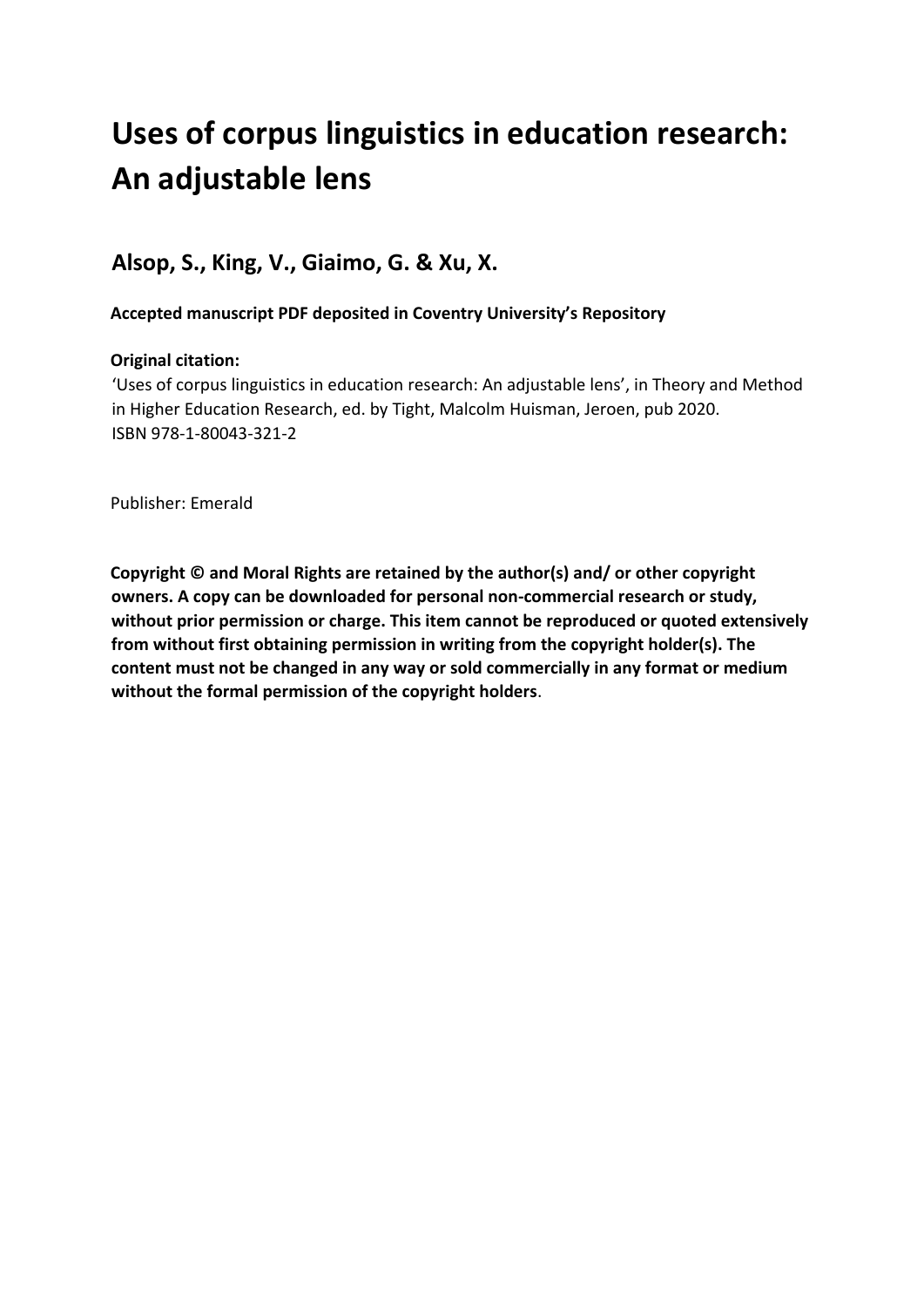**Draft Chapter: Dr Siân Alsop** and **Dr Virginia C. King**, *Centre for Global Learning: Education and Attainment (GLEA), Coventry University, UK*; **Dr Genie Giaimo**, *Center for Teaching/Learning/Research and Writing and Rhetoric Program, Middlebury College, USA*; **Dr Xiaoyu Xu**, *Department of English, City University of Hong Kong, Hong Kong*

#### **Uses of corpus linguistics in education research: An adjustable lens**

**Keywords**: corpus linguistics, higher education, research, case studies, discourse

#### **Abstract**

In this chapter, we explore uses of corpus linguistics within higher education research. Corpus linguistic approaches enable examination of large bodies of language data based on computing power. These bodies of data, or *corpora*, facilitate investigation of the meaning of words in context. The semiautomated nature of such investigation helps researchers to identify and interpret language patterns that might otherwise be inaccessible through manual analysis. We illustrate potential uses of corpus linguistic approaches through four short case studies by higher education researchers, spanning educational contexts, disciplines and genres. These case studies are underpinned by discussion of the development of corpus linguistics as a field of investigation, including existing open corpora and corpus analysis tools. We give a flavour of how corpus linguistic techniques, in isolation or as part of a wider research approach, can be particularly helpful to higher education researchers who wish to investigate language data and its context.

#### **1.** INTRODUCTION

Corpus linguistics is an umbrella term for researching bodies of language data that occur naturally in the 'real world' (Bennett, 2010; Gries, 2009; McEnery & Hardie, 2012; Taylor, 2008). Corpus linguistic approaches to analysis employ computing power to examine these bodies of language data, combining quantitative techniques (such as comparing word frequency) and qualitative techniques (such as wordusage contexts) (McEnery and Hardie, 2012). These approaches are attracting growing attention within higher education research across disciplines, perhaps reflecting a global higher education landscape in which, running in parallel to the collection of big data, is an awareness of the importance of interpreting this data within a bigger picture; as MacNeil (2019) points out, when it comes to education, "while content is king, context is majesty". The content in this case is the wealth of authentic language data generated within higher education, including the papers and presentations that students, researchers and managers produce. The context comprises the various forms of related information that surround these written and spoken genres. Corpus linguistics enables researchers to harness relationships between this language content and educational context, which promotes trans-disciplinary and trans-context uptake of the approach, beyond its roots in linguistic disciplines and language teaching activities.

In this chapter, we examine different ways in which corpus linguistics can be used to make sense of higher education data, from the language of teaching to the language of research, administration and policy. Our aim is to demonstrate through examples how this approach may be applied by researchers across disciplines. The chapter begins with an introduction to the development of corpus linguistics and its fundamentals as an analytical approach. We then illustrate potential uses of the approach in higher education research through four short accounts by higher education researchers. These accounts give a sense of how corpus linguistics can be used in global higher education contexts, at various levels of focus. The first account by King discusses the use of corpus linguistic techniques for surveying and scoping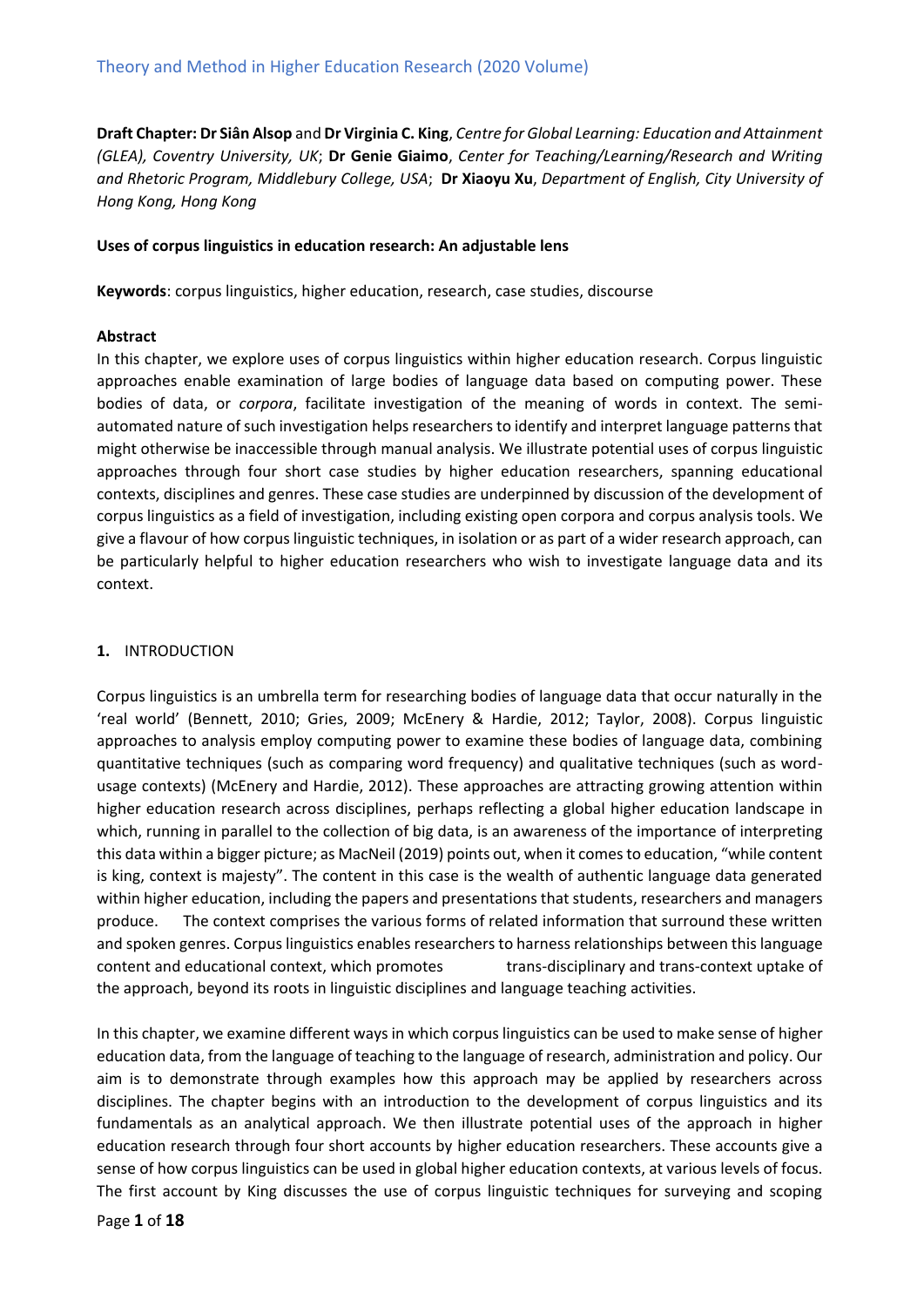corpora in order to better understand areas of higher education research interest. The next account by Giaimo explores how corpus linguistic techniques can be used to examine working practices within an Academic Writing Centre. The final two accounts by Alsop and Xu more narrowly explore how corpus linguistic techniques can be employed to interrogate custom-built corpora to understand higher education communication practices; Xu focuses on argumentation within published research articles and Alsop focuses on discourse functions within spoken lecture data and in written feedback. Following these accounts, we consider some of the challenges that using corpus linguistic approaches may pose. We conclude by arguing that the ever-increasing amounts of language data to which higher education researchers have access can be usefully interpreted if examined through a corpus linguistic lens.

#### **2.** Corpus Linguistics as a Field of Investigation

Corpus linguists study bodies of language data, or *corpora* (singular: *corpus*), that are made up of purposefully collected, naturally occurring (authentic) text (Sinclair 1991). The semi-automated nature of the analysis of corpora makes it possible to interrogate large amounts of data to reveal patterns of linguistic usage that would be difficult, or impossible, to identify manually in a reasonable timeframe. Corpus linguistic investigation enables researchers to answer questions about the presence of language patterns in data (Bennett 2010). The approach to corpus analysis has been characterised as either corpus-based (inductive) or corpus-driven (deductive), but the usefulness of this somewhat abstract distinction in practice can be questioned (e.g. McEnery & Hardie, 2012; Meyer, 2014). Quantitative corpus analysis can certainly provide results that complement those found through detailed, 'close' textual analysis of a corpus ; and close analysis can likewise inform more widescale, automated investigation.

#### 2.1. Development of the field

The nature of corpus linguistic investigation has developed over time, but the underlying drive to understand patterns in a variety of authentic language data remains constant. Work to create pre-digital databases and manual concordancing—which involved highly labour intensive manual data collection, preparation and analysis—resulted in, for example, biblical concordances, to document grammars and to inform dictionary construction, as well as a pre-computational corpus of English language: Quirk's original (1959) *Survey of English Usage* (see Meyer 2008, p. 1-14). Shifts in the use of computer-based corpora, due to technological advances and increased access in the 1960s, enabled automation of much of the data preparation and analysis processes. Seminal to this period was the creation of the English-medium Brown Corpus of Standard American English and the Lancaster-Oslo/Bergen (LOB) corpus of British English which are both available online through a variety of interfaces. Composed of text from 15 categories ranging from newspapers to fiction, these 1-million word corpora provided easy access, for the first time, to a large amount of machine-readable text (McEnery & Hardie, 2012). In their wake, Johansson (2008, pp. 33- 34) depicts the 1970-80s as a "breakthrough" period in which an "explosion" in variety and usage of corpora occurred internationally. Fuelled by the pairing of ongoing technological advances and human curiosity about the nature of language, the modern structure of corpus linguistics marks a continuation of such momentum. Today's corpora reflect such advances through variation in focus, form, and size.

### 2.2. Questions of Design

Options for corpus design include choices about size, representativeness, time span, and language plurality . Interested users from a range of backgrounds now have access to 'super-corpora' (mostly web-based and in English), such as the Hansard Corpus (n.d. ) of British Parliament speech events 1803- 2005 (1.6 billion words), alongside much smaller, tailored corpora. Some collections attempt to offer a balanced representation of particular languages or language varieties at particular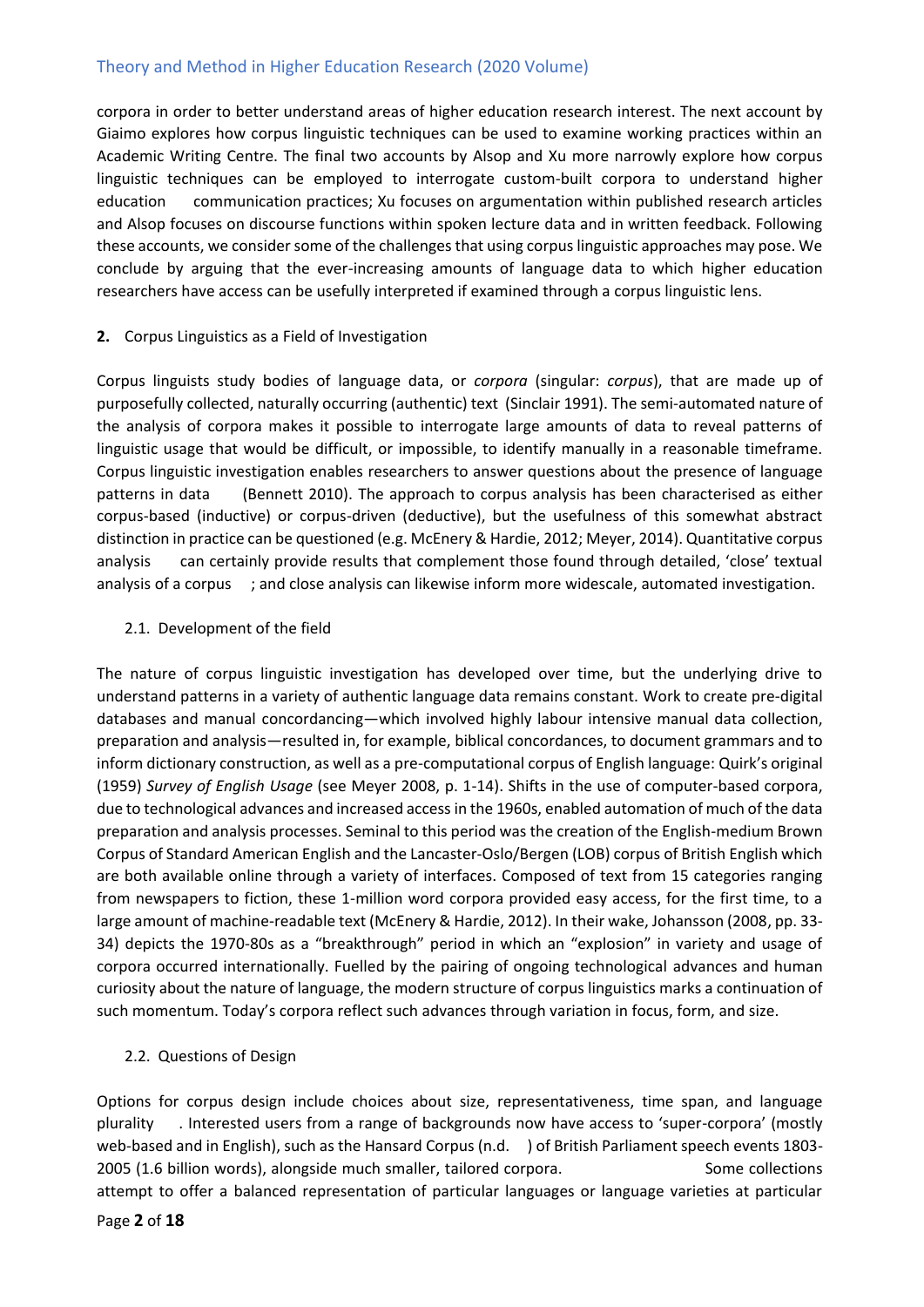times, as used in particular genres. The newest, 2014 version of the British National Corpus (BNC 2018), for example, promises to offer 100 million words of contemporary written and spoken British English. The various editions of this corpus (1994, 2001, 2007; BNC 2015) give snapshots of general language usage. The continuously expanding Corpus of Contemporary American English (COCA, n.d.), currently 600 million words, allows researchers to monitor change in language usage over time (1990-2019). Depending on design, corpora can be used as comparators for researchers' own datasets, and also enable synchronic and diachronic investigation. At the same time, corpus compilers continue to build smaller, specialised corpora to represent particular languages or language varieties. In UK higher education, for example, proficient student writing is collected in the British Academic Written English (BAWE, n.d.) corpus ; spoken data is likewise collected in the British Academic Spoken English (BASE, n.d.). Other specialist corpora include texts written in multiple languages, and 'parallel' corpora contain texts translated into one or more other languages. These corpora offer multiple opportunities and models for researchers to pursue.

2.3. Analysis Techniques

A common starting point of corpus-driven investigation is to create a list of all unique words in a text/s (a 'wordlist') and their frequency of occurrence. From here, researchers can view words or groups of words in which they are interested in multiple ways, with or without the use of statistical tests. Concordance lines, for example, present all examples of a chosen word as a central node with surrounding co-text, the window of words occurring either side of the node, giving a keyword in context (KWIC) view (see the example 'corpus' in Table 1). Automatic retrieval of 'n-grams', or multi-word units, allows continuous sequences of words to be investigated. The retrieval of such strings of words does not depend on tests of statistical significance. It does, however, enable the user to see contextualised patterns in large amounts of language data quickly, which is important because "[t]he language looks rather different when you look at a lot at once" (Sinclair 1991, p. 100). This idea of stepping back from texts to see the bigger picture enables a viewpoint beyond individual researcher intuition.

Within a corpus, or any chosen data subset (subcorpus), the relationship between a node word and those that occur in close proximity can also be understood through 'collocation', which gives a measure of the strength of association, or 'glue', between words (e.g. through a mutual information test) to show whether they co-occur more or less frequently than expected. This measure can be revealing of how certain words are used or what they mean, in context. For example, in our sample of corpus linguistics higher education research (see Table 1) the word 'corpus*'* collocated strongly with the words 'linguistics', 'analysis', and 'collaborative*'*, which gives a sense of how researchers use the word.

Patterns occurring more frequently than expected in language can also be calculated by comparing a single corpus (or any subcorpus) against a reference corpus (generally a much larger corpus). Doing so allows the calculation of 'key words' and 'key terms' that are unexpectedly frequent in the target corpus when compared to the reference corpus. These fundamental techniques of corpus analysis can be deployed in various configurations, alone or in combination with other analysis techniques.

| in a design class: A                 | corpus | analysis of student writing 2019        |
|--------------------------------------|--------|-----------------------------------------|
| on Snapchat and Instagram. The       | corpus | analysis of how stories as              |
| characteristics. With reference to a | corpus | -based Critical Discourse Analysis (CDA |
| target forms between a learner       | corpus | and a similar-sized native              |
| then compared to a comparable        | corpus | of essays by native speakers            |
| of a spoken and written              | corpus | with a qualitative analysis of          |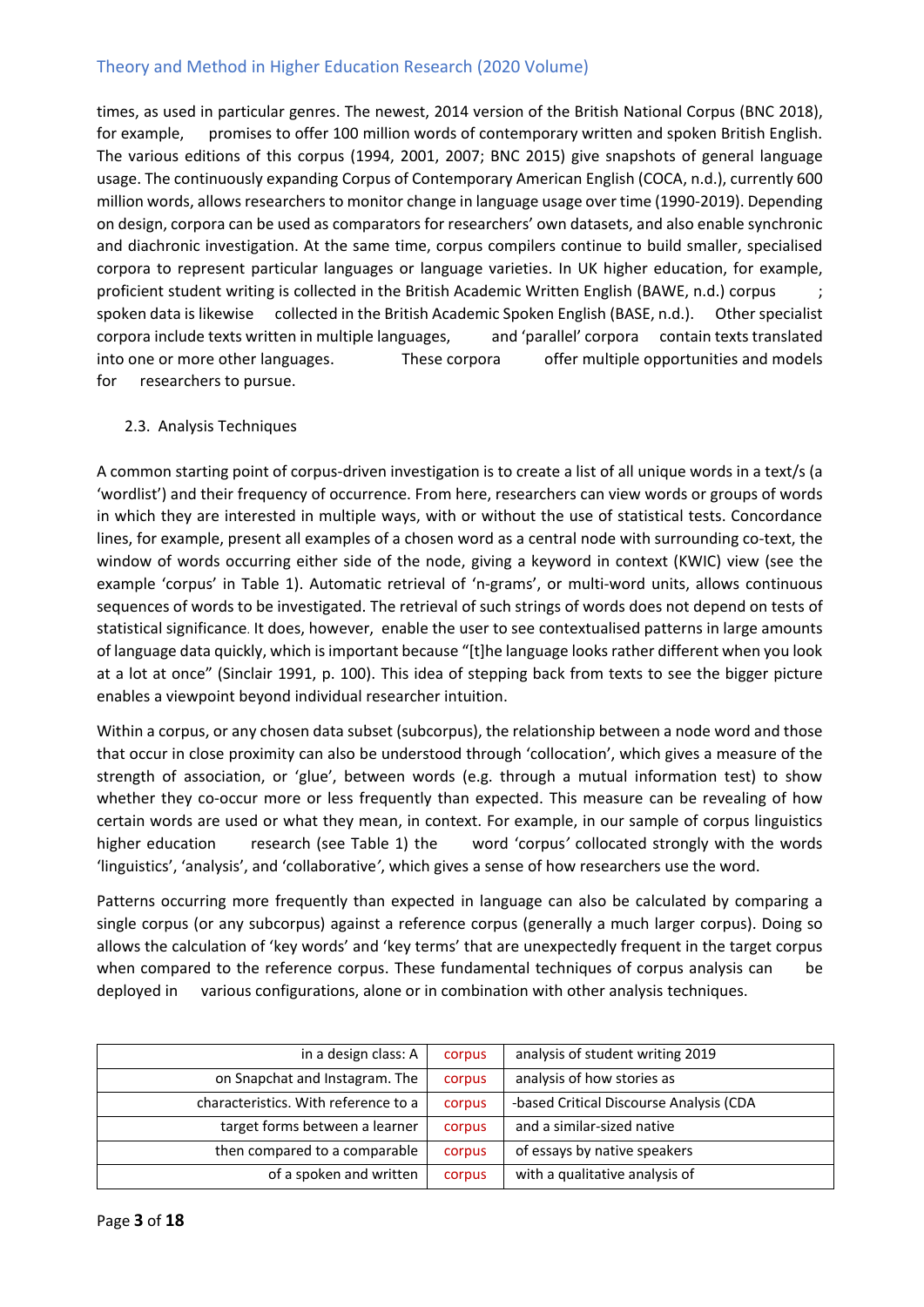| we introduced a concept from              | corpus | linguistics-a "lexical bundle," which            |
|-------------------------------------------|--------|--------------------------------------------------|
| is argued that Internet-based             | corpus | tools and techniques are undervalued             |
| engineers. The innovative approach uses " | corpus | linguistics" - computer-assisted techniques from |
| text) and the employment of               | corpus | analysis software can help to                    |

Table 1: An example of *keyword in context* (KWIC) from a selection of corpus-related articles published in higher education journals, created using the Voyant Tools, Context function (Sinclair & Rockwell, 2020)

At this point, it is worth differentiating techniques such as collocation and keyword analysis from 'topic modelling', which enables the identification and summarisation of topics in large amounts of text. Although all the techniques mentioned so far can be used to establish what a body of text is 'about', topic modelling arises from a different research tradition from corpus linguistic techniques. Corpus linguistics is a sub-field of linguistics which has capitalised on computer automation to scale up manual text analysis techniques used to understand patterns in language, often including syntax and structure (McEnery & Hardie, 2012). Topic modelling is a type of text mining which ignores the structure and syntax of a 'bag of words' to reveal underlying semantic themes (Perez-Encinas & Rodriguez-Pomeda, 2019). Where collocation measures in corpus linguistics typically calculate the co-occurrence of words within a restricted span of less than a handful of words, topic modelling looks at co-occurrence typically across whole texts, where the separation may be thousands of words (Brookes & McEnery, 2019, p. 4). This broader way of understanding relationships between words is an increasingly attractive addition to the toolkit of many corpus linguists (e.g. Murakami, Thompson, Hunston, & Vajn, 2017) , and some corpus tools incorporate functionality to perform such analysis, such as the open-source Voyant platform (Sinclair & Rockwell, 2020).

### 2.4. Data Preparation

The many ways of 'seeing' data through corpus linguistic and other related lenses are connected to decisions about the way in which the corpus data is prepared. In order to compare language patterns across multiple files within a corpus, it is necessary to include not only the text that is the object of analysis, but also information about that text, as *metadata*. For this reason each file in a corpus generally comprisestwo parts: body text and corresponding metadata about that body text. In the case of the BAWE corpus, for example, users can access c.2,700 files that include examples of student writing (body text) *and* metadata information about the student writer (e.g. discipline and level of study) and about the text (e.g. genre and length). The inclusion, or association, of such metadata makes texts filterable, allowing comparisons of language patterns to be made within the corpus and across corpora.

The body text can be prepared in a number of ways. Basic information about its structure is commonly added in machine-readable format, such as where a new sentence or paragraph occurs in writing, or a new utterance and its orginator in transcribed speech. Information about language structure is also commonly added, such as parts-of-speech (POS) tagging, through which nouns, verbs, adjectives etc. are automatically identified with a high degree of accuracy. Adding such levels of descriptive tagging allows language patterns at, for example, the level of grammar rather than words only, to be investigated. More subjective descriptions of the body text are also commonly added, for example where a researcher is interested in identifying instances of certain indicators of attitude, or certain types of humour. In such cases, the term 'annotation' can be used to distinguish between interpreting linguistic information in a subjective way and identifying objectively the structural elements of a text (or, 'markup'), as defined by Gries (2009). While both approaches to preparing linguistic data are valid, they yield different findings that the researcher may be more or less interested in pursuing.

2.5. Software and training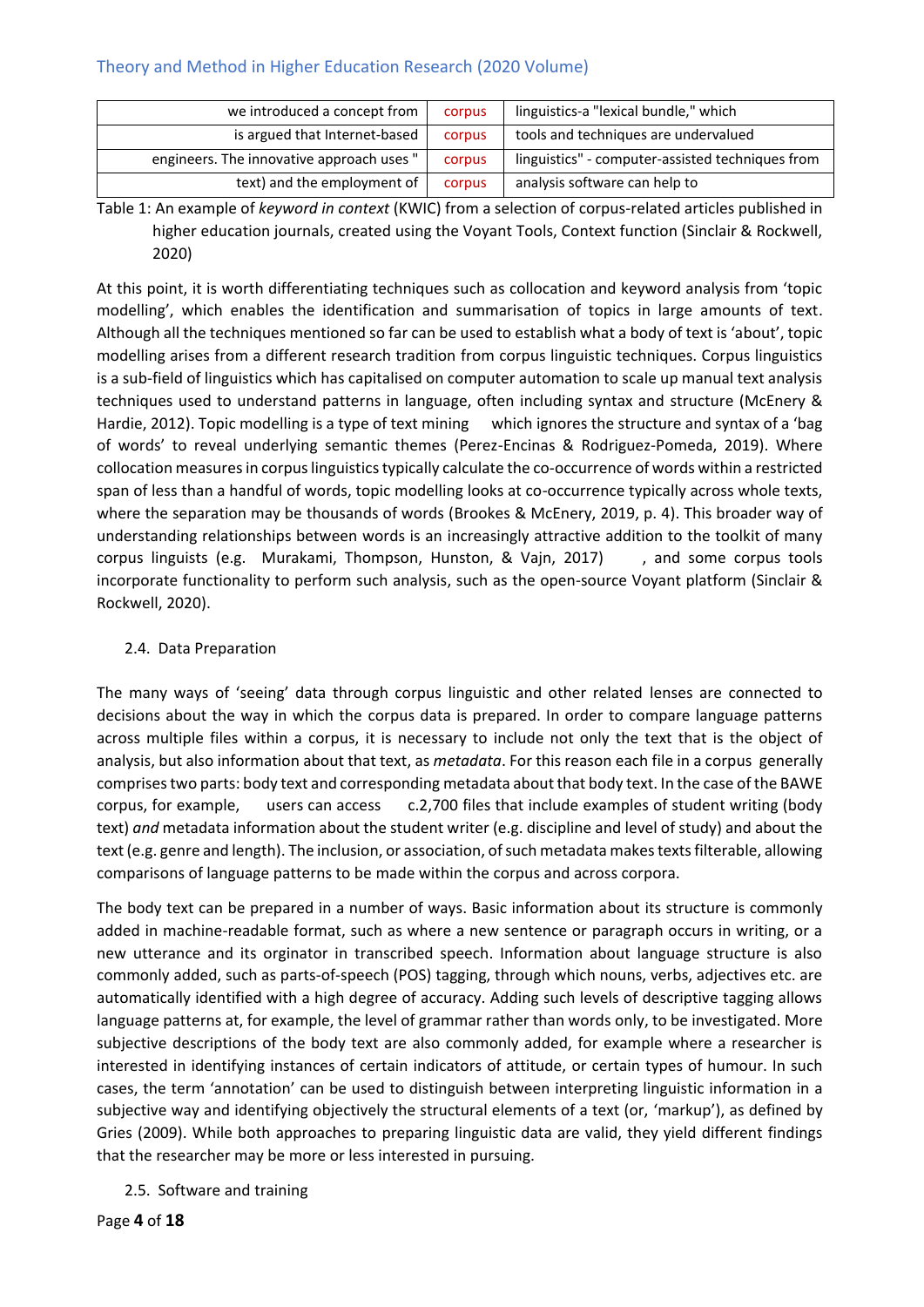The success of corpus linguistics as a research field means that higher education researchers can choose to use pre-existing corpora or to compile their own, with relative ease. There is a vast array of tools for compiling and/or analysing corpora, which continues to grow. These range from paid and unpaid options that are web-based or downloadable, some of which allow users to input their own data and/or access pre-loaded corpora. At the time of writing, the Linguist (n.d.) site presented 61 different items of "Software related to Text/Corpus Linguistics". Questions over where to start – what data to use and how to use it – may seem overwhelming. There is, however, comprehensive open-access training provision available to support users, from software-specific 'how-to' guides (e.g. for AntLab's (2019) suite of software or for the UAM CorpusTool (n.d.) ) to MOOCs such as that run by the University of Lancaster (available via Future Learn (2020) ) to accredited courses at undergraduate and postgraduate levels . Much of the available software is geared towards enabling new users of corpus linguistics to get started through user-friendly interfaces and extensive glosses, whilst also providing facility for more complex work.

## 3. Researcher Accounts

The following accounts illustrate a range of available resources and entry points, and touch on this plurality by examining examples of specific uses of corpus linguistics in higher education research. These case studies capture some of the diversity of researcher positioning yet are characterised by a shared interest in making sense of higher education data to improve staff and student experience. Each of the authors in turn presents their personal use of corpus analysis techniques, which we subsequently jointly critique.

### **3.1.** Scoping the Landscape (King)

Although commonly used as a tool to carry out new research, corpus linguistics can provide valuable insight into the nature of existing research. As in every discipline, researchers in the field of higher education strive to manage the volume of academic publications pertinent to their spheres of interest. Over recent years, I have developed uses of corpus linguistics that help to analyse particular higher education research foci. This approach could be classified as a type of 'distant reading' (Moretti, 2013) – that is, a way of gleaning the essence of a large body of text through automated means, rather than having recourse to the potentially impossible task of reading it in the traditional way.

Most successfully, I use the search tools provided by databases such as Scopus (n.d.) and Academic Search Complete (EBSCO 2020) to extract the abstracts and other key data of potentially interesting articles, download these, and then submit the downloaded data to a corpus linguistics platform. In this way, I can undertake more subtle analysis, no matter how many abstracts are selected. For example, if the abstracts are extracted in date order, the corpus I create can reveal trends in the use of particular words, phrases, or part-words, over time. Similarly, I can search for the collocates of the terms that interest me, creating new combinations of words to use subsequently in academic database searches. I can also pinpoint particular combinations of key terms within the extracted abstracts, titles and key words, and examine their contexts for disciplinary, methodological or theoretical themes. This simple use of corpus linguistics has proved useful in gaining an overview of new research areas, or in looking for developments in familiar ones. A similar approach is demonstrated in Taylor (2008) which uses corpus linguistics methods to explore dispersion of the term 'corpus linguistics' (and its synonyms) in research literature, in order to arrive at a definition of the term.

Clouder and King (2015) provides an example of surveying and scoping existing corpora in order to better understand the higher education research landscape. This article explores the use of Appreciative Inquiry (AI) in researching higher education. Scopus and Google Scholar were used to identify academic publications which concerned AI. Of over 2,000 items found, 13% (289) had been published in higher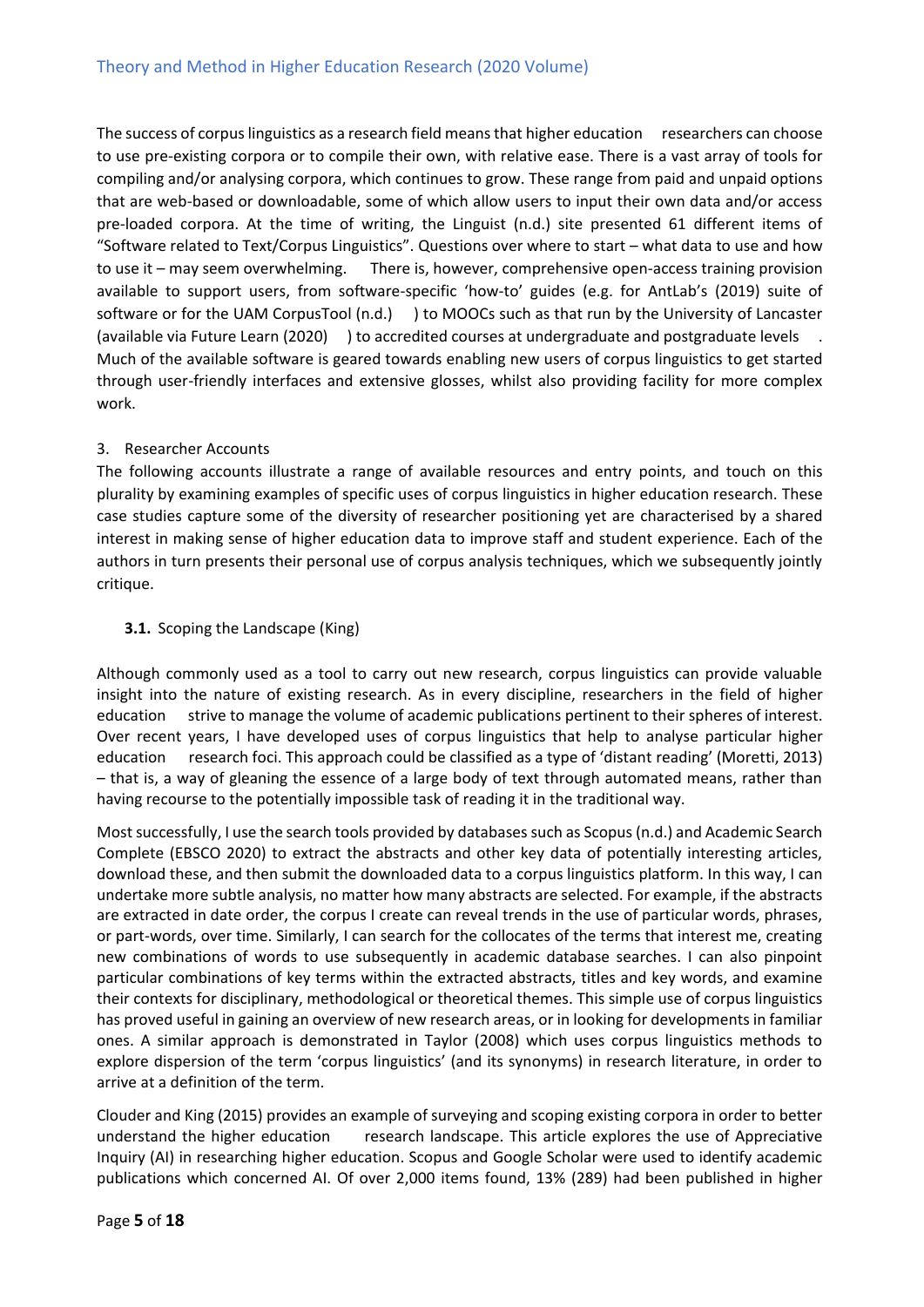education -related outlets. Further investigation was undertaken in Voyant, creating one corpus for AI items published in all disciplines, and another restricted to higher education -AI items. The 'alldisciplines' corpus featured variants of 'appreciative inquiry' as the most frequent words. However, since the corpus was organised in date order, Voyant's Trends tool revealed a downward trend in usage of 'appreciative inquiry' over the period 1999-2014 alongside an upward trend in the use of the term 'research'. A suggested interpretation of these features was that the AI terms were repeatedly used at first while appreciative inquiry was being established, but that its increasing acceptance as a research approach reduced the need for such repetition. However, no increase in use of 'research' was mirrored in the higher education -AI corpus. Examination of the higher education- AI concordance confirmed suspicions that AI was used by researchers in this field to inform their work rather than as a focus for research. Few examples were found in the higher education corpus of full adoption of the AI approach.

I have also investigated comparative word-frequency in a body of text that comprised a month's-worth of my incoming emails as part of an autoethnographic study of my own academic practice (King, 2013). I used Voyant to interrogate my small (18,000 word), anonymised, synchronic corpus. This software platform provided independent insight into the shared discourse underlying the emails I had received from colleagues, students, managers, administrators, professional bodies and chance correspondents. This highly personal use of corpus linguistics enabled a systematic analysis of the themes and patterns occurring within my chosen body of text. I could have consciously influenced the content of a corpus constructed from my outgoing emails, presenting a particular persona, focusing on specific themes, reusing telling vocabulary. However, my incoming emails were the product of longstanding behaviours (my own, and those of my network of correspondents). The patterns of language use in this corpus might have been apparent to an outsider, but were difficult for me to discern. Using software to identify and contextualise the most frequent words that characterised these accumulated emails provided a means of reflecting on the elements of my academic identity which were bound up with my professional networks. I used the results of my analysis to create a table which visualised the most frequently used vocabulary under thematic clusters, almost as an artwork. This novel research strategy was helpful in examining a familiar higher education context where it would otherwise be difficult to distance oneself. I would recommend it as a useful way of exposing the semi-hidden data collected in this kind of 'close-up' higher education research (Trowler, 2012).

A final example of my use of corpus linguistics as a non-specialist is given in Billot and King (2017) which sets out to explore the effectiveness of academic staff induction. Creating a corpus of relevant abstracts proved problematic since the term 'induction' has multiple meanings, and there is a range of alternative terms for introducing a new member of staff to an organisation. As Perez-Encinas and Rodriguez-Pomeda (2019) found in their study of probabilistic topic modelling, it was necessary to develop the Scopus search algorithm heuristically until the initial 700,000 items was refined to 1,535 that concerned higher education. However, once downloaded into Voyant, this corpus proved largely uninteresting. Progress was made once a comparator corpus was created comprising abstracts on staff induction from the field of Human Resources (HR). It transpired that the HR corpus was characterised by vocabulary associated with the socialisation of new employees, and the setting of objectives and targets. Close examination showed that this corpus presented induction as a reciprocal process aimed at enhancing the effectiveness of new staff. None of this was evidenced in the higher education corpus, which focused on training. The concordance demonstrated that research in the higher education context presented induction as a series of hurdles for new academics to jump. The use of words related to 'community' in the higher education corpus appeared in abstracts calling for greater organisational socialisation of new academics.

These brief examples of ad-hoc corpus-building and interrogation show how researchers can use corpus linguistic techniques to varying extents and ends, even with fairly small datasets.

**3.2.** Corpus Linguistic Analysis as Writing Centre Research and Assessment Tool (Giaimo)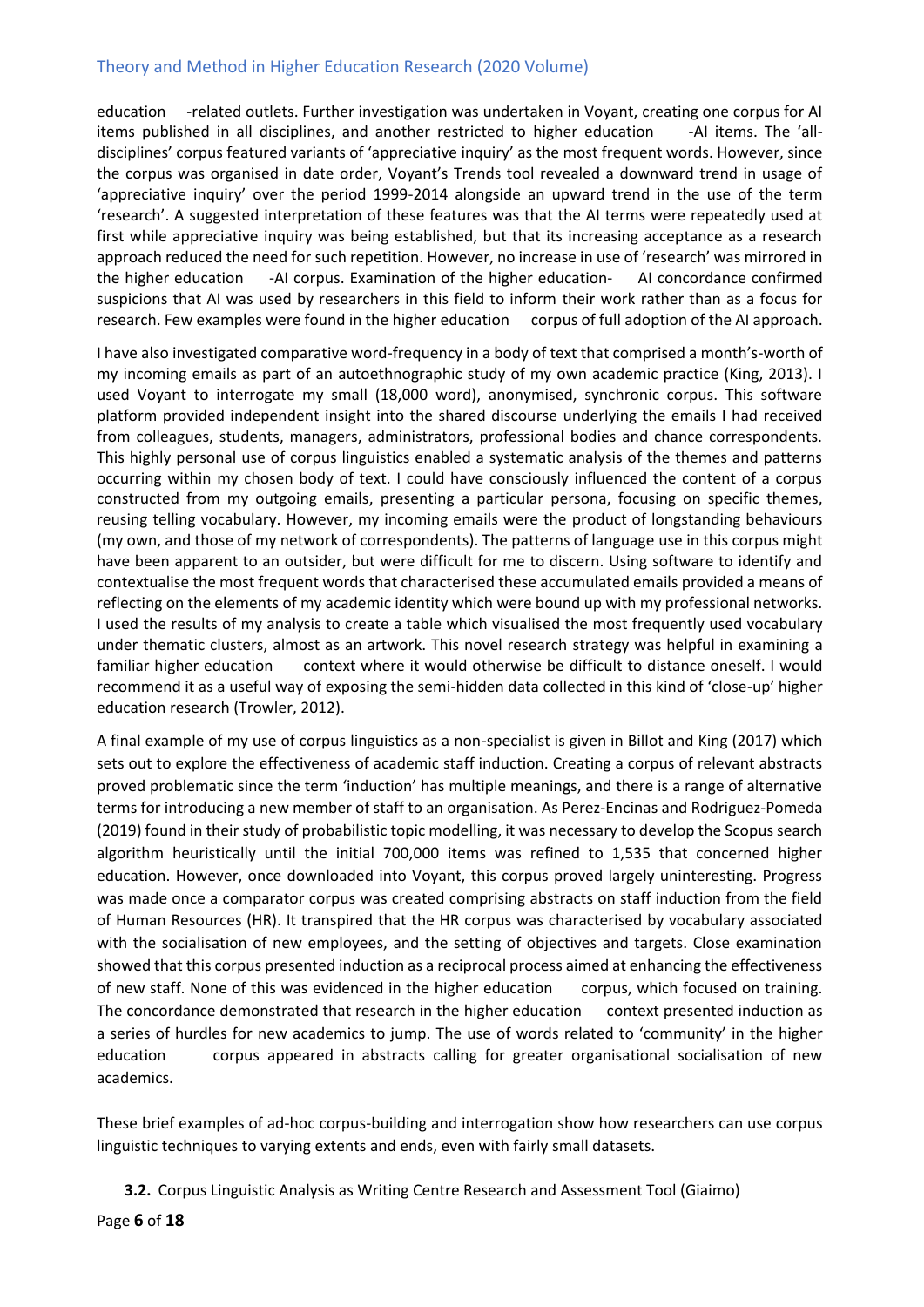In a period of ever-expanding online data collection, corpus linguistic techniques are a powerful method of analysis. As a writing centre Director in the United States, I collect a lot of linguistic data from both peer tutors as well as student writers. These data include full essays, transcripts of online synchronous tutoring sessions, and session notes. Depending on the area of focus, I can assess the kinds of writing being brought to the writing centre (artifact collection), the kinds of interactions that occur between tutors and writers within their sessions (transcripts), or how tutors conceive of and reflect upon their tutoring practice (session notes).

Up to this point, I have applied corpus linguistic analysis to the examination of session notes. Session notes are the summative notes that tutors fill out at the conclusion of their sessions with writers. These notes can focus on several different elements of the session from those that evaluate the writer's engagement and learning to those that ask the tutor to reflect upon their pedagogical approach, in-session. The notes' questions vary from centre to centre, and are largely idiosyncratic, though most writing centres engage in some version of summative note taking practice.

I have published on corpus linguistic analysis of session notes (Giaimo et al., 2018) in cross-institutional contexts. In that article, I noted that, at the time, Ohio State University's Writing Center conducted over 10,000 appointments annually. Tethered to each appointment was a 75 – 150-word session note. The analysis was limited to analysing 7,000 notes collected over a year-long period, which amounted to 550,000 words. I reviewed responses to 2 of the 6 questions on the session note form. My co-authors and colleagues also limited their datasets in similar ways (by word count, and time period). Together, we produced a 2-million-word corpus comprising 44,000 session notes. From it, we found that our writing centres had particular tutor cultures, training cultures, and pedagogical cultures. And, using the contexts tool in Voyant, which provides an analysis of collocates connected to keywords, I found out that tutors used session notes to conceptualise the labour of tutoring, including grappling with emotional fallout from stressful tutoring sessions and attendant feelings of guilt related to being unable to "help" writers sufficiently (p. 245). In the article, I provided and analysed a number of collocates surrounding the keyword "help" to demonstrate how tutors evoke emotional labour through several frequently-utilised keywords (7 in a list of 20 most frequent keywords) in their session notes (p. 250).

Corpus linguistic analysis gave me a sense of what was going on in my 60-person writing centre. For resource- and time-strapped administrators, this is a powerful assessment method that helps us to understand, broadly-speaking, what is going on in the minds of our tutors, as well as what is going on in their sessions with writers. From this project, we designed a study that used metadata (tutor academic rank, semesters of experience, semester of work, etc.) and tracked tutor development and growth, over time, through analysing the content (and potential changes) in tutors' session notes (Giaimo & Turner, 2019). We used corpus analysis to generate key terms and, from there, developed a 12-point rubric that we used to code 1,261 notes. Some of the variables that we coded the notes for included affective, semantic, and evaluative stances. A mixed linear model (three-way ANOVA) was used to track variation and a logistic principle component analysis (Logistic PCA) was used to model dimensional clustering and change within and between tutor cohorts. From this study, we found that undergraduate and graduate inexperienced tutors move through the writing centre in different ways, likely due to differences in hiring and training, but, eventually, converge on a similar set of practices as they become more experienced and enculturate to the writing centre through training and mentorship (p. 154). Though we used a number of qualitative and quantitative models, the development of the rubric was informed by corpus linguistic analysis, specifically findings from keyword frequency identified through the terms and summary tools in Voyant.

Page **7** of **18** A third project (Giaimo & Turner, under review) was inspired by findings from the session note study (2018) that tutors report differentiated tutoring approaches that break down along talk-based and non-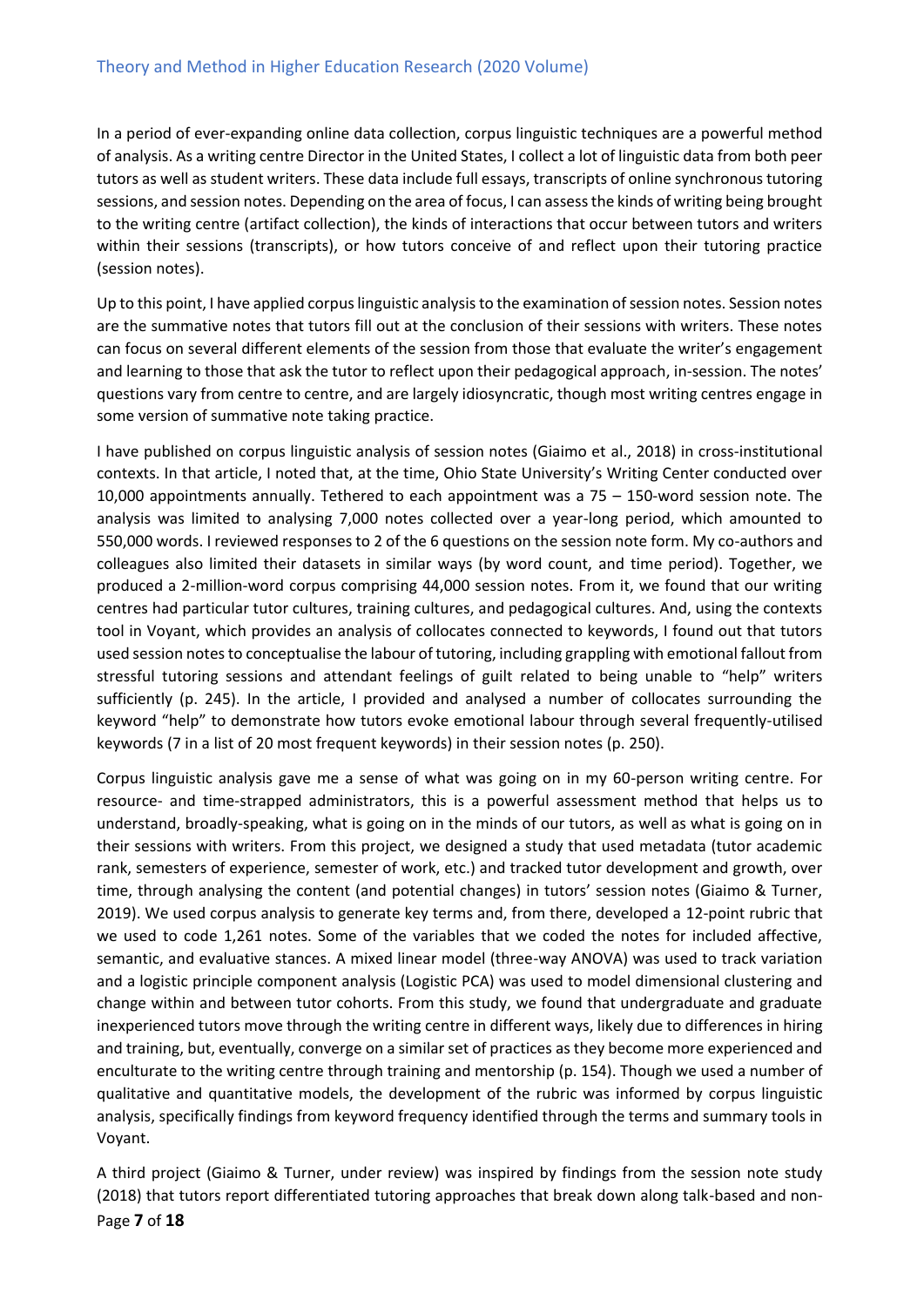talk-based tutoring strategies (p. 247). We focused on tracing the activities that tutors reported using in their writing centre sessions, again, through discourse analysis. Coding questions focused on activity-use in session note reportage; we identified four different "types" of tutors who utilise specific kinds of activities such as grammar-focused ones, or discussion-based ones. This project attempts to answer a long-standing question about how tutors can engage with their work in "flexible" ways. In our study, we interrogated how tutors behave flexibly , if at all, and, if they do, what that flexibility looks likes. From our coding of session notes, we found that tutors use a wide range of activities in their sessions but that these activities tend to be thematically similar to one another (i.e. grammar-based, or discussion-based). Therefore, flexibility might be at the group level rather than the individual tutor level, which has implications for how we hire and train writing centre staff.

The two discourse analysis projects I mention here originated from the corpus analysis project (Giaimo et al., 2018). Without its findings that tutors struggle with emotional labour in their sessions and seem to rely upon a repertoire of similar strategies, these later studies on tutor growth and tutor practice would not be possible. They inform each other.

Higher education research, particularly at the programmatic or institutional levels, is made more comprehensive by incorporating corpus linguistic analysis. For writing centres, it offers a powerful lens into the inner workings of what are often high performing, if also under-supported, spaces within higher education . And, as we move towards the collection of ever-larger sets of data, this method offers an effective and speedy way into parsing some millions of units of information. For me, co-situating corpus analysis with discourse analysis, much like a mixed methods survey, gives depth to breadth of findings. It is an excellent starting point for writing centre research and analysis.

#### **3.3.** Written Research Communication (Xu)

Statistically speaking, findings made from big samples can be extended to a wider population with a high degree of certainty. In the field of corpus linguistics, large corpora are compiled particularly to pursue the transparency, reliability, and replicability of language analysis. However, applied linguists and EAP (English for Academic Purposes) practitioners often come across situations not ideal for compiling big corpora. In the context of higher education , for example, we may a have a limited number of participants (e.g. an analysis by an EAP tutor aimed at her/his own class of students), limited existing data (e.g. English publications written by academics from a particular, small developing country), difficulties in accessing the data (e.g. PhD viva transcripts), or a need for extensive manual annotation (e.g. analysis of evaluative meaning). It is therefore important to explore the ways in which small corpora can benefit from quantitative analysis using corpus tools.

I worked on a project that encountered a few of the situations mentioned above. The project (Xu & Nesi, 2019a; 2019b) investigated stance markers (e.g., words that express attitudes, certainties or evaluations) in applied linguistic research articles across Chinese and British cultures, using the Appraisal framework (Martin & White, 2005). The framework includes, for example, Inclination markers such as 'hope' and 'wonder', and Endorsing markers such as 'shows' and 'demonstrated'. In order to focus on cultural differences, we avoided controlled variables such as overseas educational background and low English language proficiency of the authors for the Chinese sub-corpus; we only collected publications in credible international journals, and we only collected publications written solely by so-called 'home-grown' Chinese academics (who received their doctorates in China, and currently work in China). Stance markers and patterns cannot be classified into hard-and-fast, mutually exclusive categories without close examination of the contexts in which they occur, and hence extensive manual annotation was involved. For these reasons, a small corpus of only 30 research articles was examined.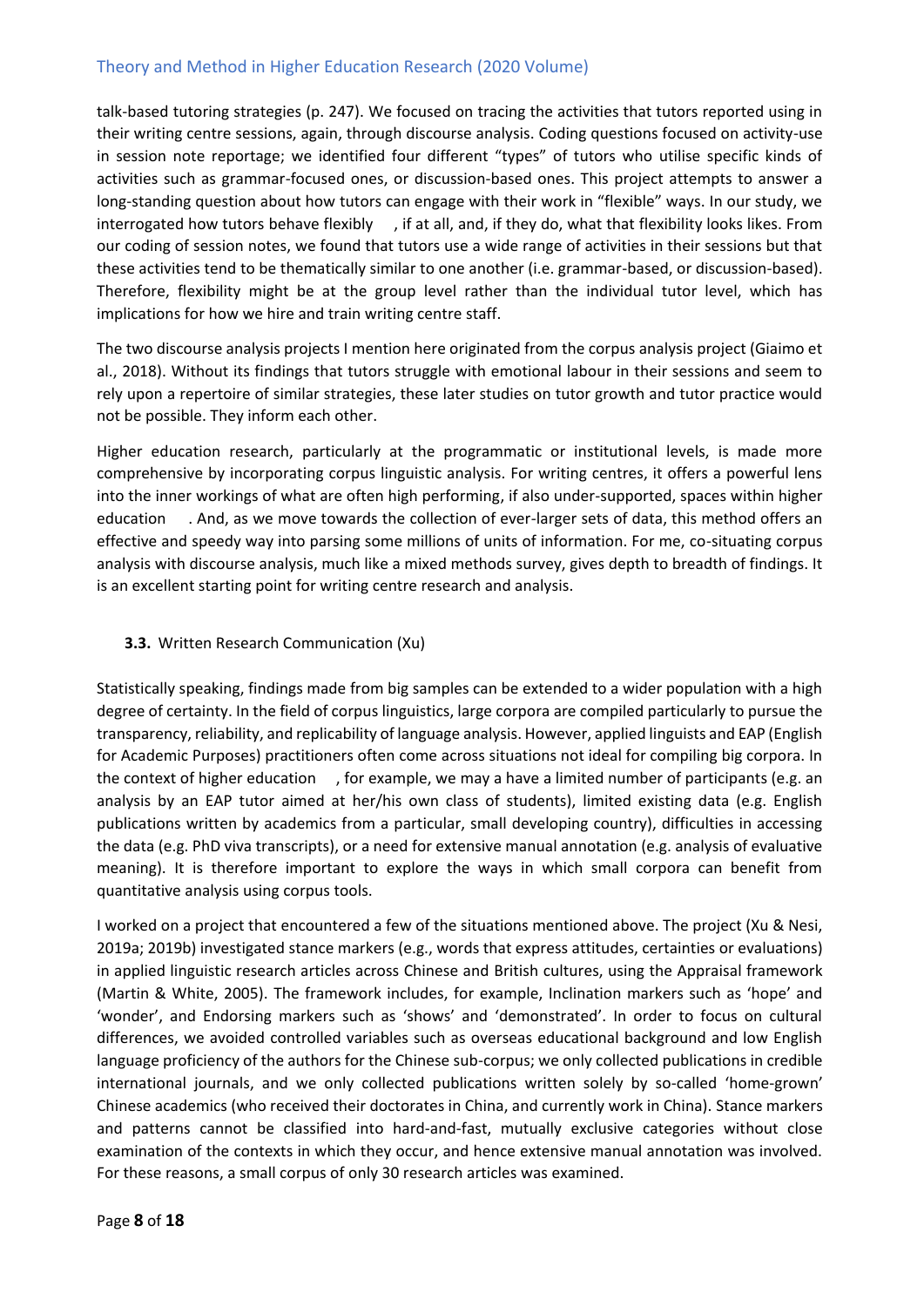Although the analysis requires manual annotation rather than using Corpus Query Language (CQL) or regular expressions (to automatically identify grammatical or lexical patterns in tagged corpora), it was impossible to reach conclusive findings without using corpus tools to quantify the annotated features and to conduct statistical analysis. UAM CorpusTool (O'Donnell, 2011) was the main tool we used for our project. The 30 research articles in plain text form were first imported into the tool. The manual annotation was recorded in two steps: 1) *Edit annotating schemes* (see Figure 1). 2) *Annotate each text* (see Figure 2). In this way, our 66 categories of annotated Appraisal features were sorted and stored for statistical analysis.



Figure 1: Scheme editing

|                                         | Being experienced writing teachers, we believed - or perhaps     |
|-----------------------------------------|------------------------------------------------------------------|
|                                         | wanted to believe - that he was mistaken. Nonetheless, we felt   |
|                                         | compelled to investigate whether students wanted feedback,       |
|                                         | what types were preferred, and what was done with it. In studies |
|                                         | conducted some 25 years ago in ESL contexts, Radecki and         |
|                                         | Swales (1988) and Leki (1991) found that students expected       |
|                                         | feedback and were disappointed when it was not forthcoming.      |
|                                         | Some 10 years hence. Ferris and Roberts (2001) and in an FFI     |
| << > >> Ignore Delete Other Action Save | Close<br>Help                                                    |
| <b>Selected</b>                         | <b>Gloss</b>                                                     |
| appraisal                               |                                                                  |
|                                         |                                                                  |
| attitude<br>judgement                   |                                                                  |
| social-esteem<br>capacity               |                                                                  |
| inscribed<br>positive-attitude          |                                                                  |

Figure 2 Annotation window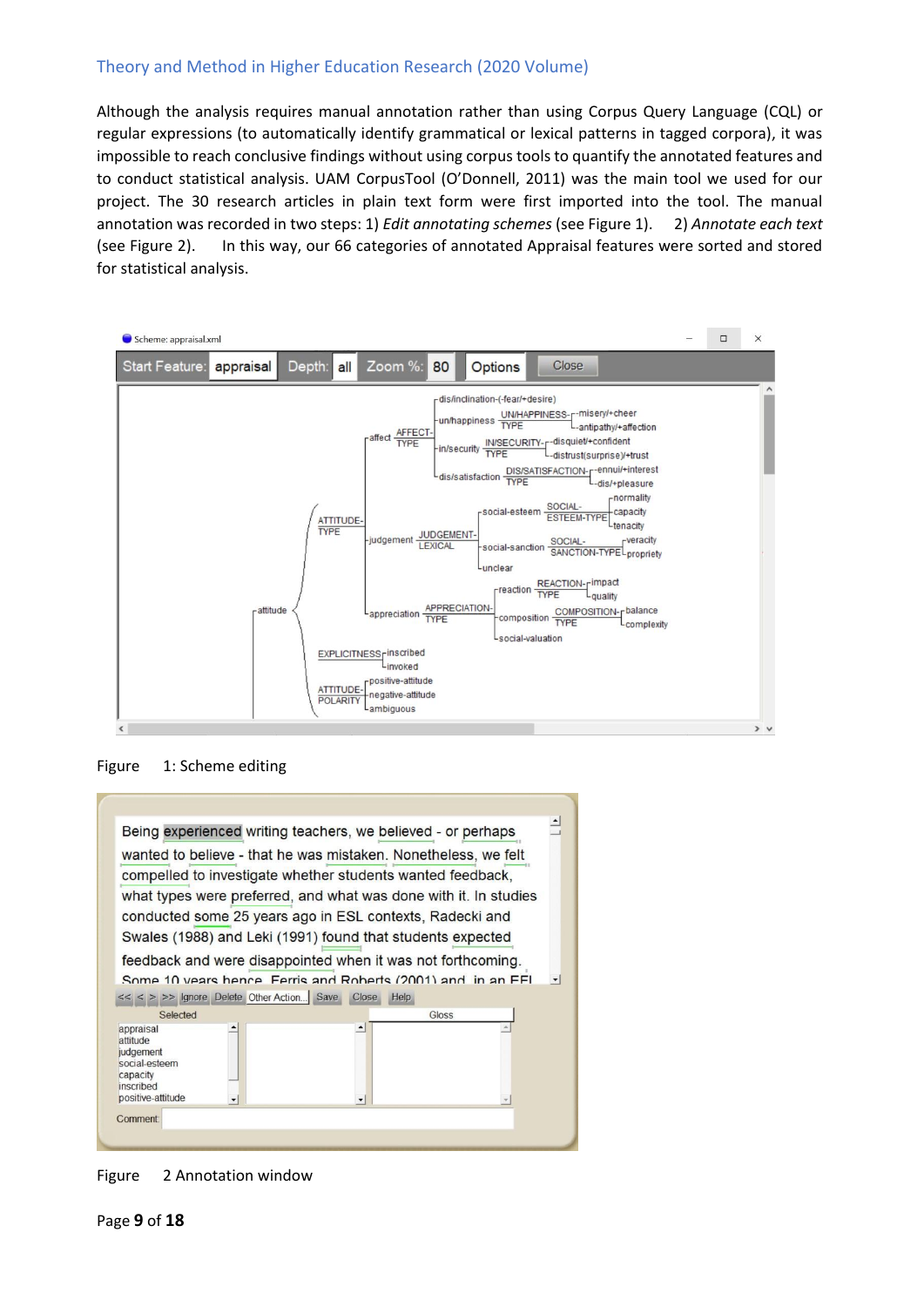The Statistics, Explore, and Search functions in UAM allowed for various statistical comparisons and keyword analyses for our project. For example, one of our research questions was 'how do Chinese academics construct their stance in applied linguistics research articles?' The following steps were taken to address this question:

- 1) Compare the use of the 66 categories of Appraisal markers across the Chinese and British sub-corpora
- . 2) Compare keywords in each of the 66 Appraisal categories across the two sub-corpora .
- 3) Retrieve instances of a particular Appraisal category.

.

It would have taken months just to manually count the frequencies and calculate the statistics. We were instead able to quickly discover the statistically significant features using UAM CorpusTool. For example, we found that the British authors used more Inclination markers (e.g., it is our *hope* that, researchers may *wonder*, we were *curious*). This indicates that the British authors tend to express their passion for research in their writing. On the other hand, the Chinese authors used less engaging language than the British authors; in particular, the Chinese authors used fewer Entertain markers (e.g., *may, can*) and used more Endorsing markers (e.g., his study *shows* that, she *found* that, previous studies *demonstrated* that), indicating that they regarded research writing as being less dialogic and more descriptive of facts that are regarded as correct, valid, and warrantable. Such findings can inform the teaching of English academic writing to Chinese academics in applied linguistics.

The UAM CorpusTool made the quantification possible for our analysis and allowed us to follow the common practice observed by Schmied (1993) in corpus linguistics whereby the qualitative research stage is often a precursor for quantitative analysis, and a quantitative result may need to be qualitatively interpreted. In other words, the corpus tool helped improve the transparency, reliability and replicability of our findings as well as the efficiency of our work with this small corpus.

#### **3.4.** Spoken and Written Classroom Communication (Alsop)

In my role as researcher in education at a UK university, I use the linguistic data that lecturers and students produce to study communication across higher education contexts, particularly spoken lectures and written feedback. I build custom corpora to investigate the functions of these texts beyond the level of individual words.

In terms of spoken data, I constructed with colleagues a corpus of lecture data, the Engineering Lecture Corpus (ELC), which to date includes 76 English-medium lectures from three countries (the UK, Malaysia and New Zealand), totalling just over half a million words of transcribed text (Alsop 2016). The aim of this ongoing project is to understand lecturer discourse outside discipline-specific content (or technical jargon), how such discourse can be characterised, and how it differs across educational contexts. We created a taxonomy of *pragmatic* discourse functions including: storytelling, summarising, and humour, most of which contain multiple sub-functions, or types. Summary, for example, includes four types: reviews of previous and current content, and previews of current and future content.

Refining this taxonomy involved repeatedly cycling through the relatively large spoken corpus, manually annotating in the transcriptions the start and end of each function. We started with a working list of functions based on pilot investigation and revised this significantly in terms of hierarchy and content during each annotation cycle. We also undertook multiple rounds of inter-annotator reliability testing, which fed back into how we shaped the taxonomy. I chose to work with a simple text editor to prepare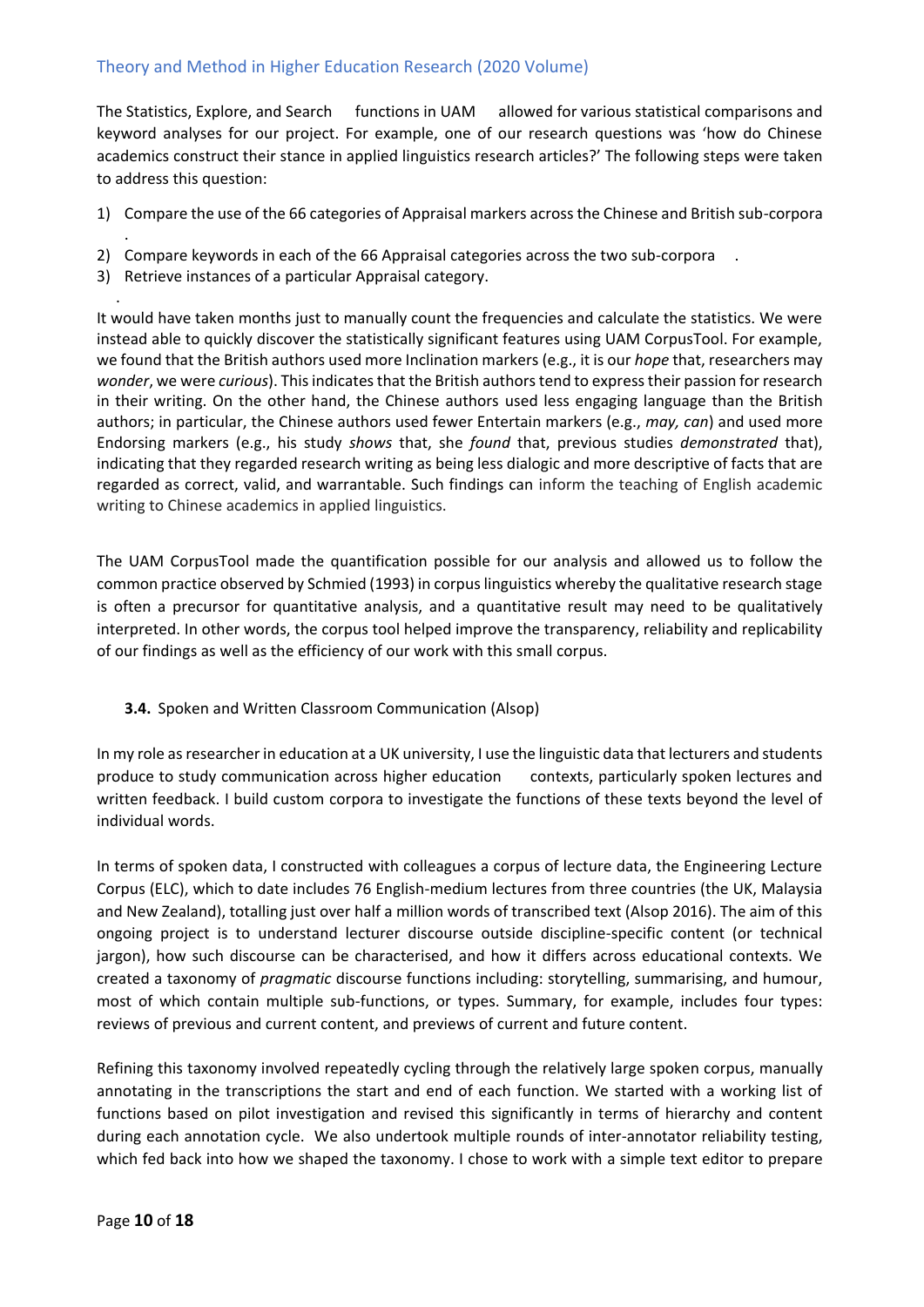my data and used scripts to extract information about language patterns, but I could have used a variety of platforms to do similar work (e.g. UAM CorpusTool or Voyant).

By pragmatically annotating our corpus, we compiled information that allowed us to answer questions about the linguistic character and usage of the lecture functions using corpus techniques. For example, in addition to exploring lexicogrammatical structures, we counted occurrences and words per occurrence: *summary*, for example, accounted for 11% of all lecture discourse. We used keyword analysis to identify which words are most salient to which functions, and probed the context of their usage through concordances, collocations and n-grams. The annotation also allowed us to compare similarities and differences based on metadata variables, particularly country of delivery, which showed, for example, that although all functions were common to all lectures, certain types of *humour* are used more heavily in some contexts, as are certain types of *story*. As King notes, this approach revealed patterns that we would have been unlikely to notice based on intuition. As in Xu's work, such findings can inform practice both in a disciplinary sense and across cultural/educational contexts.

To better understand the patterns we found, we developed a visualisation tool, *ElVis*, which renders each lecture as a stacked line on the Y axis, from start to end point on the X axis. ElVis shows any combination of functions and subtypes, in line with Sinclair's view on the value of looking at a lot of data at once. Figure 7 shows all 76 lectures and all occurrences of only the function *summary*.



Figure 7: Visualisation of ELC lectures and the Summary function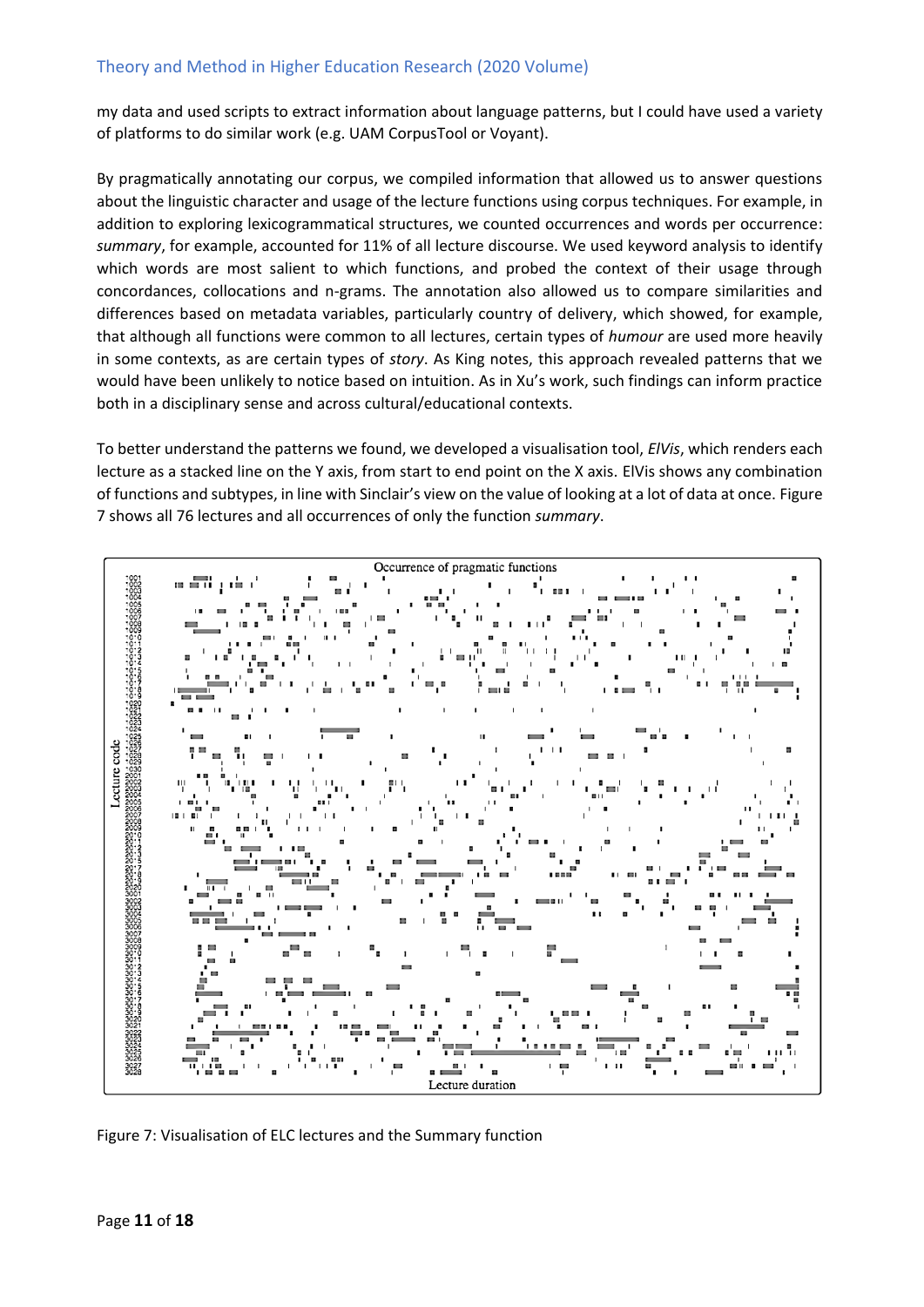Visualising the ELC annotation let us *see* at various levels of granularity where and for how long discourse functions occurred and how they *chained* in terms of function and subfunction types, augmenting and at some points directing finer language analysis. In the case of summary, for example, visualising where in the lectures different types of *reviews* and *previews* occur showed, that summary does not clearly follow the type of *beginning, middle* and *end* model promoted in some pedagogical advice, and that previews and reviews employ quite different language strategies. In the same way as Giaimo discusses the benefits of 'co-situating' corpus techniques with discourse analysis, we found the process of moving between the annotated data and its visualised form extremely useful for understanding, and also for disseminating, the communication strategies we identified in the data.

In terms of understanding communication strategies in written texts, I am currently developing with colleagues a corpus of the summative written feedback that lecturers give to assessed student work. Although this project is in the early stages, we have developed a working taxonomy to describe functions within written feedback. Our taxonomy builds on previous systems by offering a more systematic and symmetrical approach to categorisation, whereby five main categories (*advice*, *critique*, *observation*, *praise* and *query*) branch three times according to *aspect*, *orientation*, and *focus*. This fairly complex branching structure comprises 60 functional annotation categories and an unclassified category, which allowed us to annotate with high reliability all text in two small pilot corpora (Alsop and Gardner 2019; Alsop, Gardner and Priestley 2020).

In this project, the metadata variables encoded within each corpus file are central to our research questions. We are interested in whether relationships exist between the language of the written feedback that students receive and the sociodemographic and academic backgrounds of those students. We are particularly interested in the relationship between written feedback and ethnic attainment disparity in UK higher education. We have therefore included detailed information about, for example, students' prior educational experience, discipline, current grade, gender, and self-identified ethnicity. We have to date begun to identify correlations between language function and discipline (Alsop and Gardner 2019) and also language function, self-identified ethnicity and grade (Alsop, Gardner and Priestley 2020). Gauging the impact of this on higher education experience and outcomes will be done through triangulation with other qualitative methods, including focus groups with staff and with students. The process of mapping functional language patterns within the written feedback against recipient metadata will be undertaken on a wider scale as part of our ongoing project (involving a multi-million-word corpus). As with work on the ELC, movement between qualitative identification of language-level functions and quantification of language and usage patterns is important to this way of seeing texts, in context; my work aligns with the view that the two approaches are not only complementary but are intertwined (Schmied 1993, p. 85). Employing corpus linguistic approaches in this way allowed me to ask and answer questions about language delivery choices (*what*, *when*, *how*, and *to whom*) across large amounts of authentic data. The outcomes inform lecturer and student training, as well as further research understanding, in the context of facilitating equity of opportunity in local and global higher education settings.

### 4. Challenges to Corpus Analysis

Despite their diversity, our accounts of using corpus analysis are largely positive. However, there are issues which may make its use challenging to higher education researchers. These include access issues related to specific corpora and consideration of data triangulation, technical inconsistencies between software platforms, questions of data security and ethics, and, more philosophically, the role corpus analysis might play in higher education research.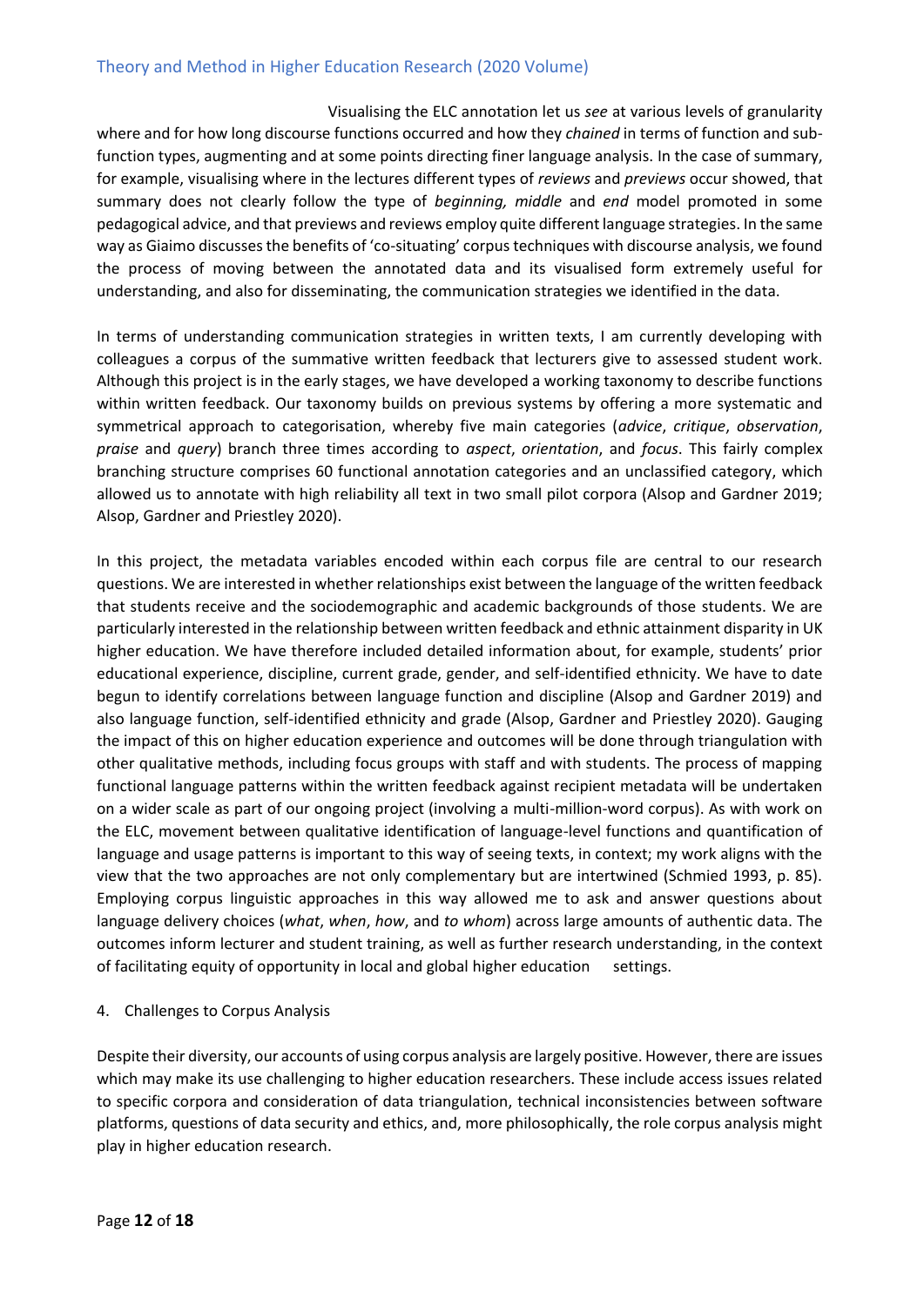Not all corpora are designed, or accessed, equally. As corpora are digitised, user access is determined by the levels of access granted by compilers. For example, users can consult some corpora through openaccess interfaces or download them directly; BAWE and BASE are available through SketchEngine (2020) software and can be requested in full from the Oxford Text Archive (2019) for research purposes. Useful lists of open access corpora exist (e.g. English-Corpora.org (n.d.) and Clarin (2020)), but not all corpora are made publicly available. Corpus metadata are also not always consistent, easily accessed or shared, depending on country and context in which the researcher is doing their work. A further complication for researchers seeking to use different corpora and corpus linguistics tools is a lack of interoperability due to historically different approaches to the encoding and structure of the underlying databases. This is being addressed through ISO standards and the work of such organisations as CLARIN (2019) and TEI (2019) but remains a challenge (Wigham & Poudat, 2020).

Existing, accessible corpora should comprise data for which ethical approval has already been granted or is not necessary, but researchers must be mindful of ethical and security considerations relating to data collection and use when compiling corpora and when using existing corpora. Such care is particularly pertinent when researchers are working with corpora that contain sensitive or restricted data, which affects choices such as whether to use web-based or downloadable analysis software. For example, uploading full data and metadata to a web-based platform may breach project data security protocols. Due to its reliance on computing power, corpus linguistic investigation, as much if not more so than other research approaches, must be grounded in sound understanding of data management and ethical procedures.

Methodologically speaking, corpus analysis software systems do not all utilise the same statistical measurements or include the same linguistic nuance. For example, Voyant can be set to ignore 'stop words' (such as: an, on, and, me), while the AntConc system (2019) automatically includes them. Voyant provides frequencies for keywords, but does not adjust its analysis based on corpussize. Similarly, without a reference corpus, researchers might struggle with identifying what, in the analysis, is expected/unexpected. Given all of these considerations, it is important for researchers to have a general sense of what is going on "under the hood" of the corpus analysis programs, as they might not include enough or the appropriate statistical tests to produce accurate outcomes. For example, in comparing two different responses, with two different word lengths, from session notes, Giaimo had to calculate the relative frequency because the raw frequency gave misleading information (because of the differences in corpora size) on term keyness. Researchers, therefore, need to have working statistical knowledge to shore-up and confirm, or disconfirm, the findings from corpus analysis software.

Part of the philosophy behind engaging with corpus linguistic analysis is to go beyond researcher intuition, as shown in Giaimo's work on understanding the emotional labour of a large number of writing tutors and in King's investigation of her own patterns of correspondence. Yet subjectivity can unquestionably play a role in data preparation and analysis choices, as the accounts by Xu and Alsop demonstrate. For example, in Alsop's exploration of written feedback, corpus analysis can reveal the presence of patterns in functional language such as praising or instructing, but understanding *why* this language is used (lecturer intention) and *how* it is received (student reception) requires further research methods to be employed, such as focus groups. We suggest that corpus linguistic investigation is one that lends itself well to triangulation with other approaches, and that, to answer some research questions, triangulation is not only beneficial but necessary.

It is a continuing matter of debate as to whether corpus linguistics is a methodology, collection of methods, or theory. Bennett (2010, p. 7) observes that "most corpus linguists are not willing to answer that question in such terms". Some have. Leech (1992: 106), for example, described early work as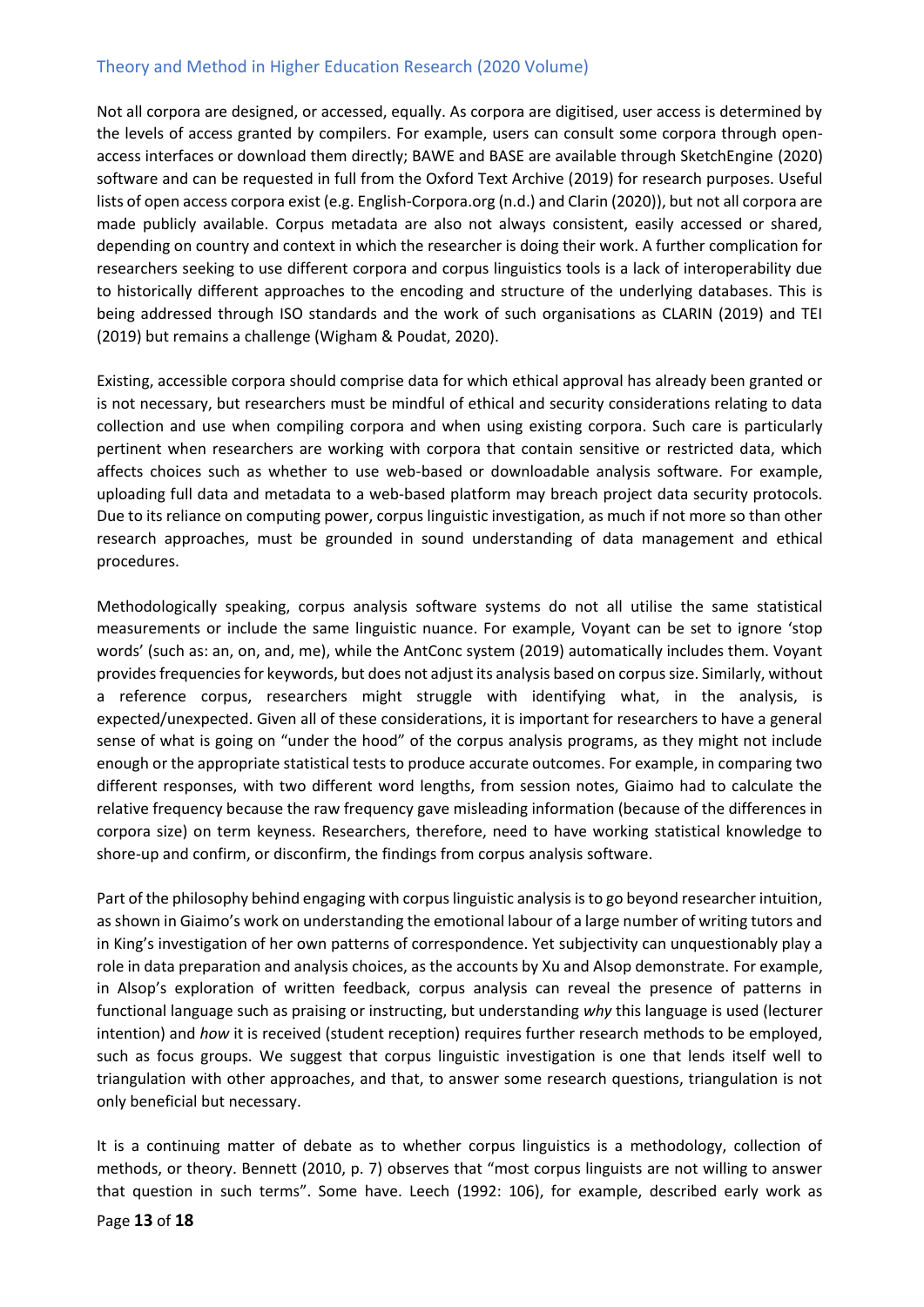constitutive of "a new philosophical approach" and Teubert (2005, p. 2) later referred to a "theoretical approach". Other corpus linguists describe a methodology composed of a system or set of methods/principles/procedures (e.g. McEnery, Xiao, & Tono 2006; Meyer 2008). Citing this divide, and aligning with the latter position, Gries (2009, p. 1225) points out that few practical differences are likely to arise from the perspective adopted because much corpus linguistic work is descriptive or applied, rather than directly reliant on theory. Equally, whether or not differences arise in practice is unlikely to subdue ongoing discussions over *what corpus linguistics is*. If it is viewed as a set of methods, or approach, it can certainly be characterised by plurality. As demonstrated by Taylor's (2008) observations on the construal of corpus linguistics within its own literature and Lüdeling and Kytö's (2008) detailed overview of the field, it is variation in compilation, type, interrogation and usage that characterises corpus linguistic work.

#### **5.** Concluding Remarks

Through these diverse accounts we aimed to highlight some of the ways in which corpus linguistic approaches can be used in higher education research. We demonstrated how these approaches can provide an adjustable lens through which to view large bodies of natural language data in use, which can augment the development of and response to research questions, inform higher education practice and procedures, and, potentially, policy, and also complement other forms of data analysis. We showed how the questions that we ask through corpus linguistic techniques can by design be local or global. Xu and Alsop explored how the process of making sense of language data often requires extensive qualitative analysis of context prior to or in conjunction with quantitative work. Their accounts demonstrated how qualitative and quantitative approaches can be not only mututally beneficial but also co-dependent in terms of both analysis and interpretation. Giaimo demonstrated how creating corpora to capture the rich linguistic information that we as institutions and as a sector already produce enables us to learn more about what is going on inside our local centres, disciplines, universities, and across the sector more widely. King illustrated what such analysis can tell us about our individual practice and about existing research. Despite their diversity, our accounts show how capturing and interrogating information via corpus linguistic methods can enable researchers to address problems by means that do not rely solely on intuition and experience. In so doing, we make the case that corpus linguistics is accessible to – and useful for – all researchers, and may be particularly helpful to those interested in higher education research.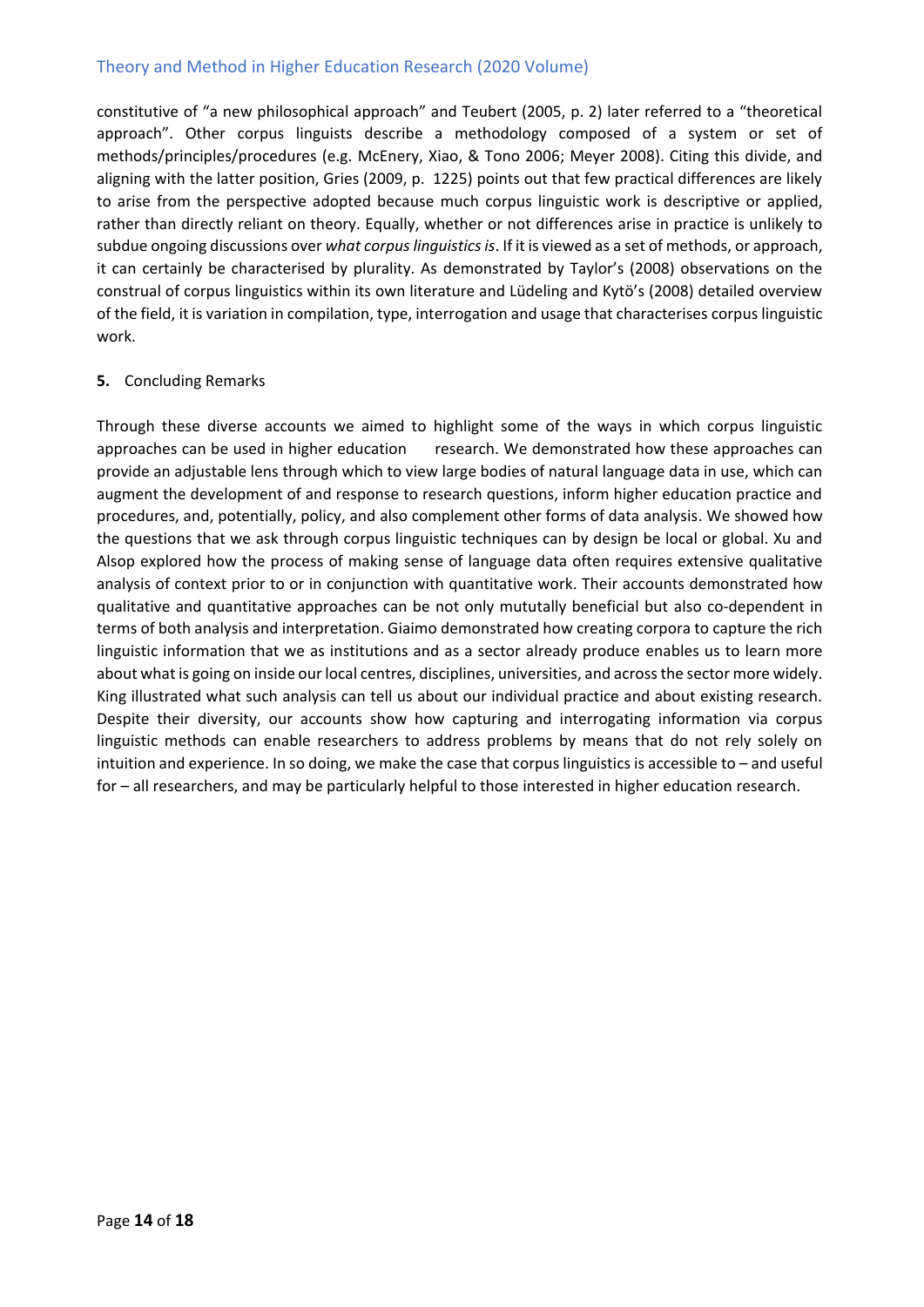#### REFERENCES

- Alsop, S. (2016). The 'humour' element in engineering lectures across cultures: An approach to pragmatic annotation. In *Corpus Linguistics on the Move: Exploring and Understanding English through Corpora* 79: 337–361
- Alsop, S. and Gardner, S. (2019). Understanding attainment disparity: A corpus-driven analysis of the language used in written feedback information to students of different backgrounds. *Journal of Writing Analytics, 3*, 38–68
- Alsop, S., Gardner, S. and Priestley, J. (2020). A corpus-driven investigation of connections between the language of written feedback information and ethnic attainment disparity in UK higher education. Paper presented at the 9<sup>th</sup> International Conference on Writing Analytics. University of Southern Florida, USA. 5-8<sup>th</sup> February 2020.
- AntLab (2019) *Links*. [https://www.laurenceanthony.net/links.html \(7](https://www.laurenceanthony.net/links.html%20(7) January 2020)
- BASE (n.d.) *British Academic Spoken English (BASE) corpus*. [https://www.coventry.ac.uk/base \(7](https://www.coventry.ac.uk/base%20(7) January 2020)
- BAWE (n.d.) *British Academic Written English (BAWE) corpus*. [https://www.coventry.ac.uk/bawe \(7](https://www.coventry.ac.uk/bawe%20(7) January 2020)
- Bennett, G.R. (2010). *Using corpora in the language learning classroom: Corpus linguistics for teachers*. Ann Arbor, MI: University of Michigan Press
- Billot, J., & King, V. (2017). The missing measure? Academic identity and the induction process. *Higher Education Research & Development*, *36* (3), 612–624. DOI: 10.1080/07294360.2017.1288705
- Brookes, G. And McEnery, T. (2019) The utility of topic modelling for discourse studies: A critical evaluation. Discourse Studies 21(1), 3-21
- BNC. (2018). *British National Corpus 2014*.<http://corpora.lancs.ac.uk/bnc2014/> . (7 January 2020)
- BNC. (2015). *British National Corpus*. [http://www.natcorp.ox.ac.uk/corpus/index.xml?ID=products.](http://www.natcorp.ox.ac.uk/corpus/index.xml?ID=products) (7 January 2020)
- CLARIN (2019). *Common Language Resources and Technology Infrastructure*. [website] [https://www.clarin.eu/.](https://www.clarin.eu/) (7 January 2020)
- CLARIN (2020). Resource families. [www.clarin.eu/resource-families \(7](http://www.clarin.eu/resource-families%20(7) January 2020)
- Clouder, L., & King, V. (2015). What works? A critique of appreciative inquiry as a research method/ology. In Tight, M., & Huisman, J. (Eds.). *Theory and Method in Higher Education Research, 1*, 169–190. doi:10.1108/S2056-375220150000001008.
- COCA. (n.d.). *Corpus of Contemporary American English*[. https://www.english-corpora.org/coca/.](https://www.english-corpora.org/coca/) (7 January 2020)
- EBSCO (2020) *Academic Search Complete*. [https://www.ebsco.com/products/research](https://www.ebsco.com/products/research-databases/academic-search-complete)[databases/academic-search-complete](https://www.ebsco.com/products/research-databases/academic-search-complete) (5 February 2020)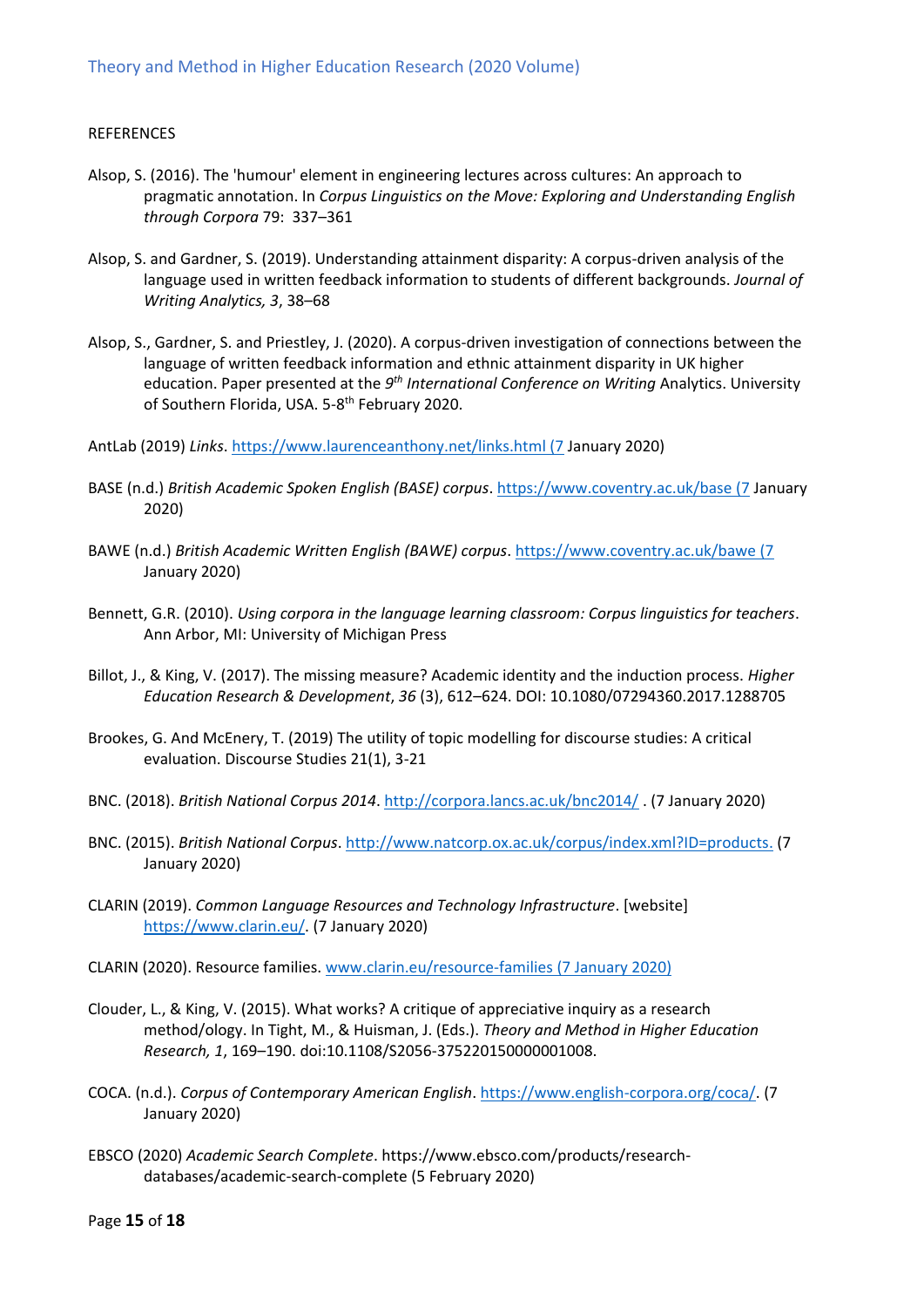English-Corpora.org (n.d.). English-Corpora.org[. https://www.english-corpora.org](https://www.english-corpora.org/) (7 January 2020)

- Future Learn (2020). Corpus Linguistics: Method, Analysis, Interpretation. [https://www.futurelearn.com/courses/corpus-linguistics \(7](https://www.futurelearn.com/courses/corpus-linguistics%20(7) January 2020)
- Giaimo, G., Cheatle, J., Hastings, C., & Modey, C. (2018). It's all in the notes: What session notes can tell us about the work of writing centers. *Journal of Writing Analytics, 2,* 225–256.
- Giaimo, G. N., & Turner, S. J. (2019). Session notes as a professionalization tool for writing center staff: Conducting discourse analysis to determine training efficacy and tutor growth. *Journal of Writing Research*, *11,* (1), 131-162. [doi: 10.17239/jowr-2019.11.01.05](http://www.jowr.org/Ccount/click.php?id=171)
- Gries, S. (2009). What is corpus linguistics? *Language and Linguistics Compass, 3* (5), 1225–1241
- Hansard Corpus (n.d.).*Hansard Corpus (British Parliament*). [website] [https://www.english](https://www.english-corpora.org/hansard/)[corpora.org/hansard/](https://www.english-corpora.org/hansard/) (7 January 2020)
- Heron, M. (2019). Pedagogic practices to support international students in seminar discussions. *Higher Education Research & Development*, *38*, 2, 266–279. DOI: 10.1080/07294360.2018.1512954
- Johansson, S. (2008). Some aspects of the development of corpus linguistics in the 1970s and 1980s. In A. Lüdeling, & M. Kytö (Eds.). *Corpus linguistics: An international handbook* (Vol. 1). Berlin, New York: Mouton de Gruyter. pp. 1-13.
- Kilgarriff, A., & Grefenstette, G. (2003). Introduction to the special issue on the Web as corpus. *Computational Linguistics*, *29*, *3*, 333–347. DOI: 10.1162/089120103322711569
- King, V. (2013). Self-portrait with mortar board: A study of academic identity using the map, the novel and the grid. *Higher Education Research & Development*, *32*, *1*, 96–108. DOI: 10.1080/07294360.2012.751525
- Leech, G. (1992). Corpora and theories of linguistic performance. In J. Svartvik (ed.).Directions in corpus linguistics. Proceedings of Nobel Symposium 82, Stockholm, 4–8 August 1991. Berlin and New York: Mouton de Gruyter. pp. 105–122
- Linguist (n.d.). *Software related to Text/Corpus Linguistics*. [https://linguistlist.org/sp/SearchWRListing](https://linguistlist.org/sp/SearchWRListing-action.cfm?subclassid=7223&SearchType=LF&WRTypeID=2)[action.cfm?subclassid=7223&SearchType=LF&WRTypeID=2](https://linguistlist.org/sp/SearchWRListing-action.cfm?subclassid=7223&SearchType=LF&WRTypeID=2) (7 January 2020)
- Lüdeling, A., & Kytö, M. (Eds.) (2008). *Corpus linguistics: An international handbook* (Vol. 1). Berlin, New York: Mouton de Gruyter.
- MacNeil, S. (2019). Facing the future Higher education in the era of artificial intelligence. AdvanceHE webinar, 13 December 2019. [https://www.advance-he.ac.uk/programmes-events/calendar/facing](https://www.advance-he.ac.uk/programmes-events/calendar/facing-future-higher-education-era-artificial-intelligence-members-only)[future-higher-education-era-artificial-intelligence-members-only](https://www.advance-he.ac.uk/programmes-events/calendar/facing-future-higher-education-era-artificial-intelligence-members-only)
- Martin, J. R., & White, P. R. R. (2005). *The language of evaluation: Appraisal in English*. Basingstoke: Palgrave Macmillan.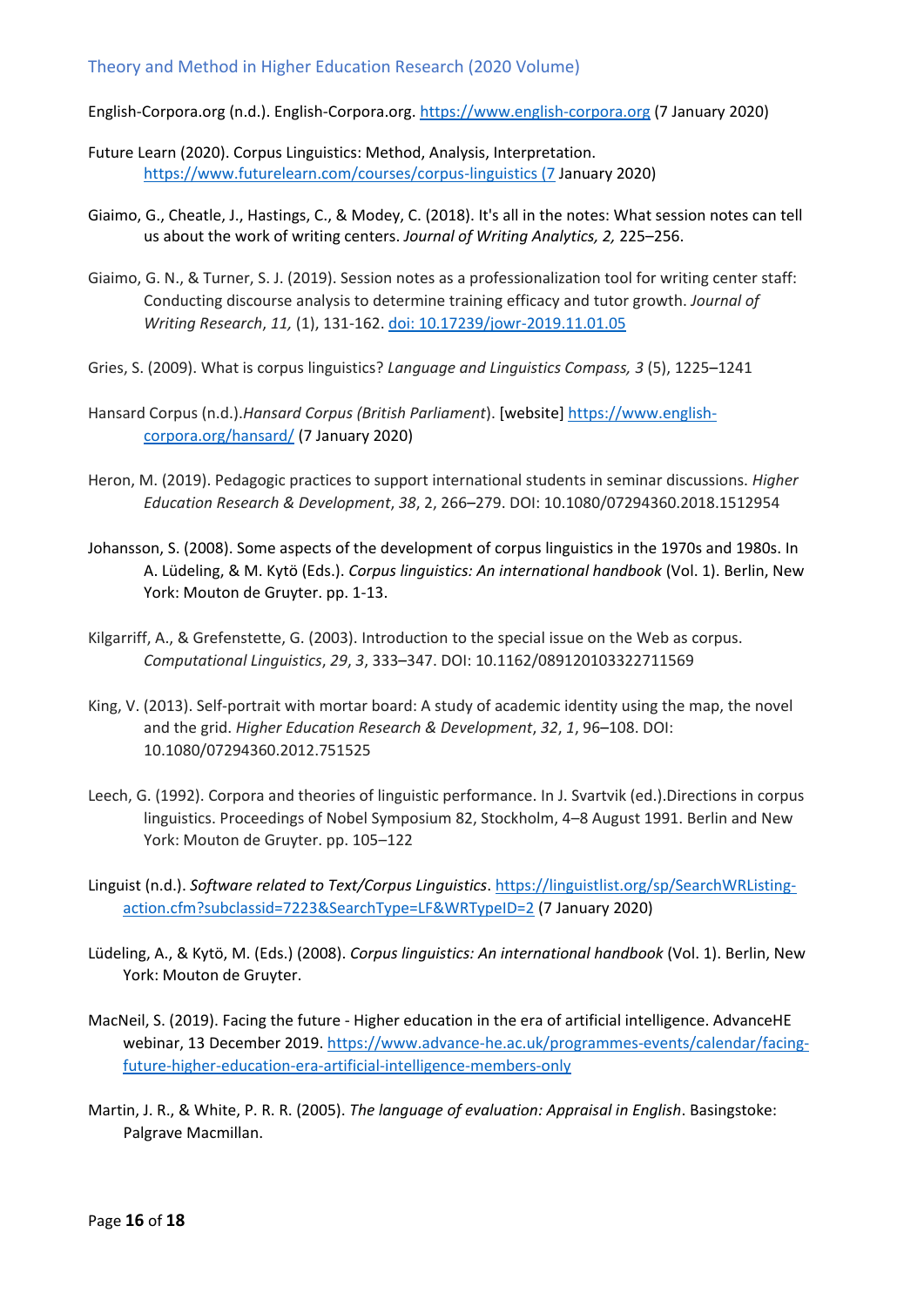- Meyer, C. F. (2008). Pre-electronic corpora. In A. Lüdeling, & M. Kytö (Eds.). *Corpus Linguistics: An International Handbook* (Vol. 1). Berlin, New York: Mouton de Gruyter. pp. 1-13.
- Meyer, C. (2014). Corpus-based and corpus-driven approaches to linguistic analysis: One and the same? In I. Taavitsainen, M. Kytö, C. Claridge, & J. Smith (Eds.). *Developments in English: Expanding Electronic Evidence. Studies in English Language*. Cambridge: Cambridge University Press. pp.14-28
- McEnery, T., & Hardie, A. (2012). *Corpus linguistics: Method, theory and practice*. Cambridge: Cambridge University Press.
- MICASE. (n.d.). *Michigan Corpus of Academic Spoken English.* <https://quod.lib.umich.edu/cgi/c/corpus/corpus?c=micase;page=simple>(7 January 2020).
- MICUSP. (2009). *Michigan Corpus of Upper Level Student Papers*. [website]. [http://micusp.elicorpora.info.](http://micusp.elicorpora.info/) (7 January 2020).
- Moretti, F. (2013). *Distant reading*. London: Verso.
- Murakami, A., Thompson, P., Hunston, S., & Vajn, D. (2017). 'What is this corpus about?': Using topic modelling to explore a specialised corpus. *Corpora, 12*, *2*, 243–277. DOI: 10.3366/cor.2017.0118
- O'Donnell, M. (2011). *CorpusTool (Version 3.0)*. Retrieved 4 March 2014, from <http://www.wagsoft.com/CorpusTool/index.html>
- Oxford Text Archive (2019) Oxford Text Archive: A repository of full-text literary and linguistic resources. [https://ota.bodleian.ox.ac.uk/repository/xmlui/#](https://ota.bodleian.ox.ac.uk/repository/xmlui/) (7 January 2020)
- Perez-Encinas, A., & Rodriguez-Pomeda, J. (2018). A probabilistic approach to studies in higher education. *Theory and Method in Higher Education Research* (*Vol. 4*), Emerald Publishing Limited, pp. 19–30.<https://doi.org/10.1108/S2056-375220180000004003>
- Schmied, J. (1993). Qualitative and quantitative research approaches to English relative constructions. In C. Souter & E. Atwell, *Corpus-based Computational Linguistics*. Amsterdam: Rodopi. pp. 85-96.
- Scopus (n.d.) *Scopus preview*[. www.scopus.com](http://www.scopus.com/) (5 February 2020)
- Sinclair, J. (1991). *Corpus, concordance, collocation*. Oxford: Oxford University Press.
- Sinclair, S., & Rockwell, G. (2020). Contexts. *Voyant Tools.* [http://voyant.tools.org](http://voyant.tools.org/) (5 February 2020)
- Sketch Engine (2020) Sketch Engine: Learn how language works. [https://www.sketchengine.eu](https://www.sketchengine.eu/) (7 January 2020)
- Taylor, C. (2008). What is corpus linguistics? What the data says. *ICAME Journal 32,* 179–200
- Text Encoding Initiative. (2019). *Text Encoding Initiative Consortium*. [website][. https://tei-c.org/.](https://tei-c.org/) (7 January 2020)
- Teubert, W. (2005). My version of corpus linguistics. *International Journal of Corpus Linguistics, 10*, *1*, 1– 13